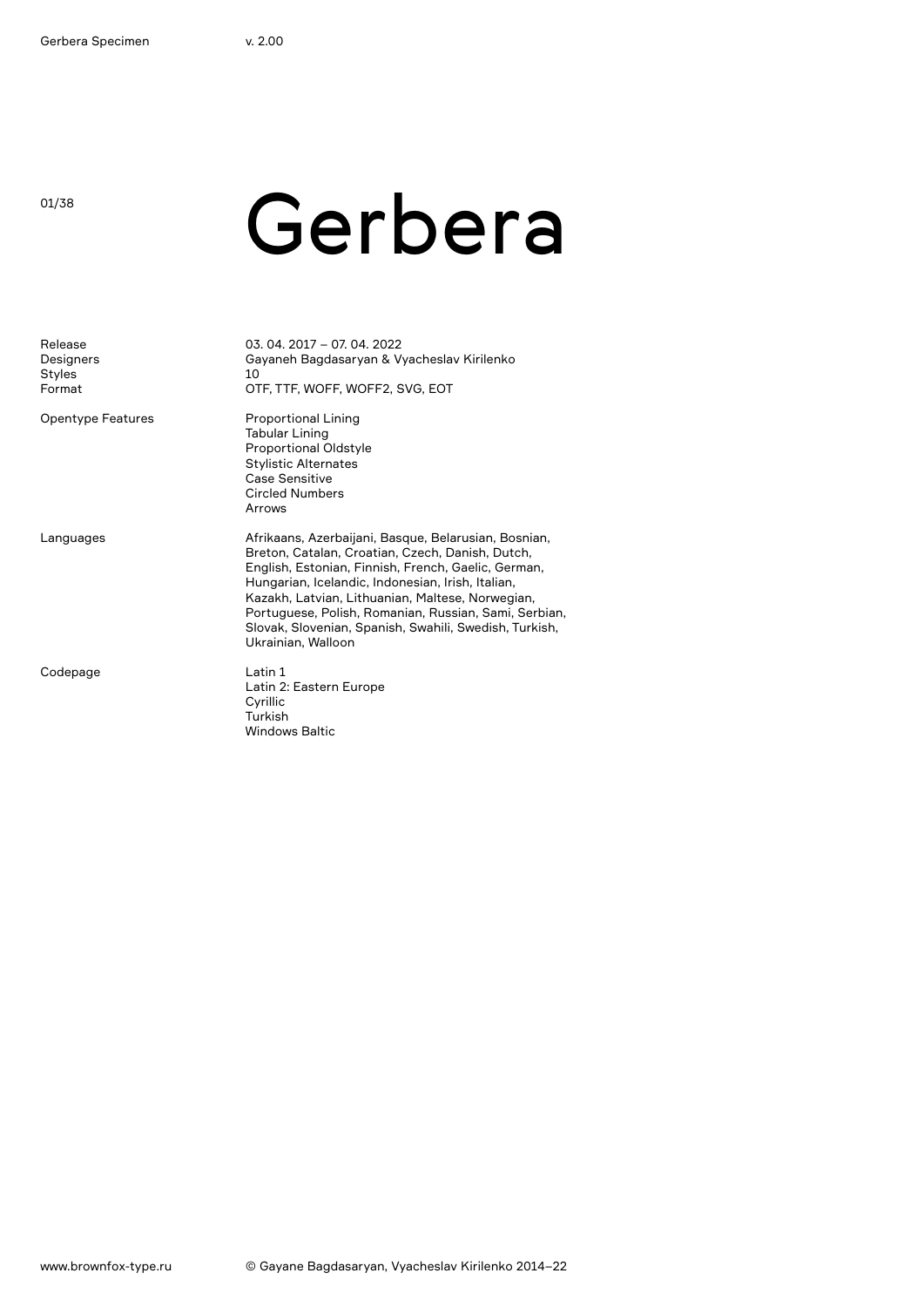02/38 Styles

Gerbera Light *Gerbera Light Italic* Gerbera Regular *Gerbera Italic* Gerbera Medium *Gerbera Medium Italic* **Gerbera Bold** *Gerbera Bold Italic* Gerbera Black *Gerbera Black Italic*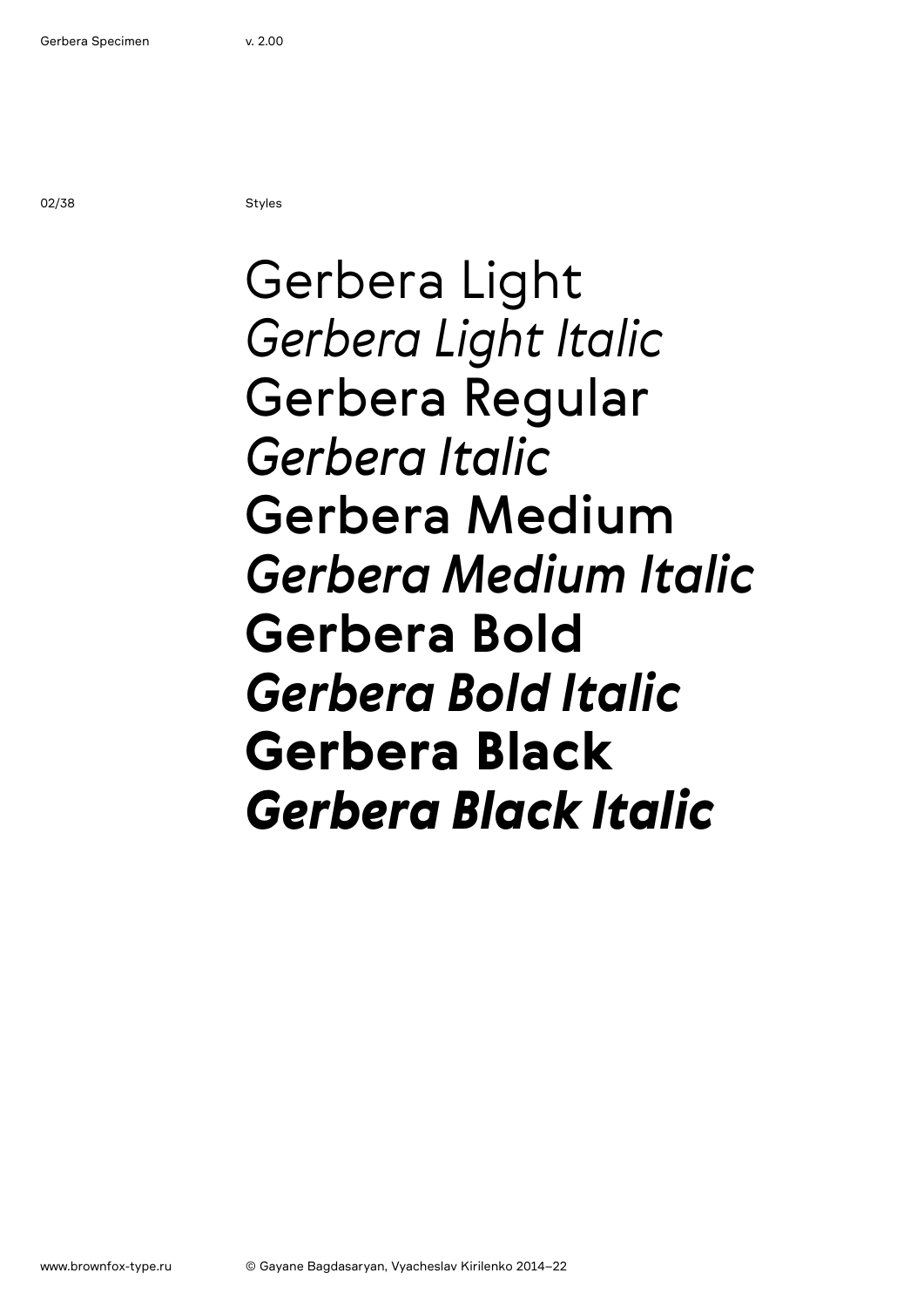03/38 Glyphs

| Latin Capitals                 | ABCDEFGHIJKLMNOPQRSTUVWXYZ                                                                            |
|--------------------------------|-------------------------------------------------------------------------------------------------------|
| Latin Lowercase                | abcdefghijklmnopgrstuvwxyz                                                                            |
| <b>Proportional Lining</b>     | 0123456789                                                                                            |
| Proportional Oldstyle          | 0123456789                                                                                            |
| <b>Tabular Lining</b>          | 0123456789                                                                                            |
| <b>Tabular Oldstyle</b>        | 0123456789                                                                                            |
| <b>Discretionary Ligatures</b> | <b>Jijfifl</b>                                                                                        |
| <b>Stylistic Alternates</b>    | Qa0ø                                                                                                  |
| Punctuation                    | !;?¿.,:;--——-•/ \()[]{}{); †‡****§"''',"""o«»_                                                        |
| Miscellaneous                  | @&%%%^¶@?#©®®®Nº™√X Ω∂∆Пπ+−±×÷-                                                                       |
| <b>Mathematical Operators</b>  | ⋍≠≡<>≤≥∼≈∑∙√µ∞∫◊°¬                                                                                    |
| Numerators, Denominators       | $10123456789(+-1)10123456789(+-1)$                                                                    |
| Superscript, Subscript         | $H^{0123456789(+-)}H_{0123456789(+-)}$                                                                |
| Ordinals                       | 1abcdefghijk Imnopqrstuvwxyz                                                                          |
| Fractions                      | $\frac{1}{4}\frac{1}{2}\frac{3}{4}\frac{1}{3}\frac{2}{3}\frac{1}{8}\frac{3}{8}\frac{5}{8}\frac{7}{8}$ |
| <b>Proportional Currency</b>   | \$€£¥₴₽₸¢f¤                                                                                           |
| <b>Tabular Currency</b>        | <b>S€£¥₴₽₸</b> ¢                                                                                      |
| <b>Accented Capitals</b>       | <u>ÀÁÂÃÄÅĀĂĄÅÆÆBĆĈČĊÇĎDĐÈÉÊËËĒĔĖĘFĜ</u>                                                               |
|                                | ĞĠĢĤĦÌĺĨĨĨĨĬĮİĴĶĹĻĽĿŁŃŃŇŇŅŊÒÓÔÕÖØØŌ                                                                   |
|                                | ŐŒPŔŘŖŚŜŠŞŠŞŤŢŤŦŢÙÚÛÜŨŨŬŮŰŲŴŴŴ                                                                        |
|                                | WYYYYZZZ <del>Z</del> ƏÞ                                                                              |
| <b>Accented Lowercase</b>      | àáâãäåāăąåææbcccccd'ddeeeeeeeefggggh                                                                  |
|                                | ħìíîïĩĩĭįĵĸķĺḷl'ŀłmńňñņŋòóôõöøøōőœpŕřṛśŝšṣṡş                                                          |
|                                | t'ttetuúûüüūŭűűywwwvyýyjzzzabsBaáâãä                                                                  |
|                                | åāăgå                                                                                                 |
| Arrows                         | ←↑→↓↖↗↙↘                                                                                              |
| <b>Circled Numbers</b>         | 023456089 <b>088066080</b>                                                                            |
|                                |                                                                                                       |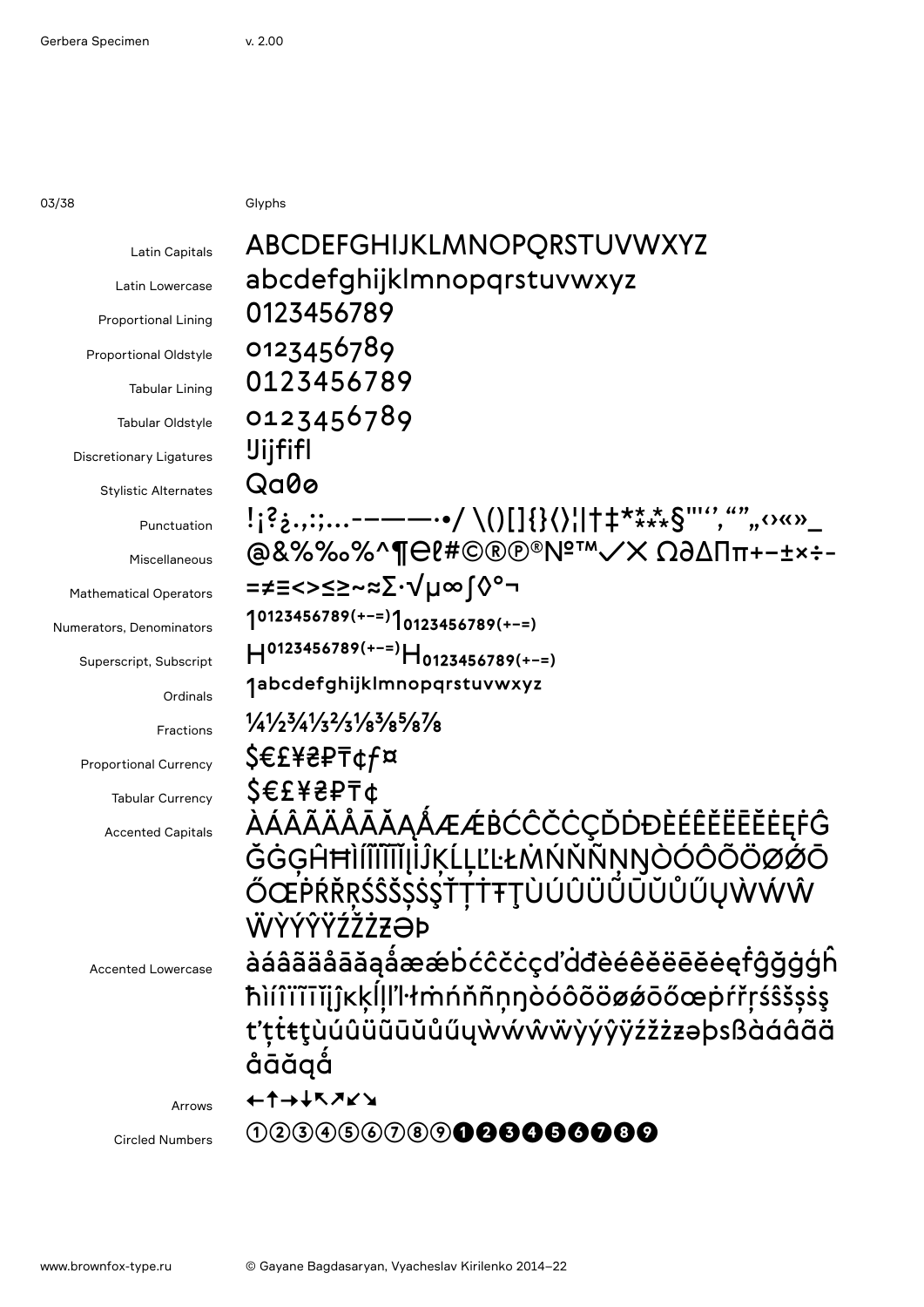04/38 **Aeroport Mono Glyphs** 

| <b>Small Caps</b>         | ABCDEFGHIJKLMNOPQRSTUVWXYZÀÁÂÃÄÅĀĂ                           |
|---------------------------|--------------------------------------------------------------|
|                           | ĄÁÆÆBĆĈČĊÇĎDĐÈÉÊĔĔĒĔĖĘFĜĞĠĢĤĦÌĨĨĨĨĨĮİ                        |
|                           | ĴĶĹĻĽĿŁMŃŇÑŅŊÒÓÔÕÖØØŌŐŒPŔŘŖŚŜŠŞŠŞŤ                           |
|                           | ŢŤŦŢÙÚÛŨŨŨŨŬŮŰŲŴŴŴŴŶŶŶŸŹŽŻZƏÞAБBſД                           |
|                           | <b>ЕЁЖЗИЙКЛМНОПРСТУФХЦЧШЩЪЫЬЭЮЯБЋЃҐ</b>                      |
|                           | $\epsilon$ SİJJbHKYLIFKHYYh $\Theta$ 0123456789!i?¿/\()[]{}{ |
|                           | }¦ #@&%%%\$€£¥ZPT                                            |
| <b>Cyrillic Capitals</b>  | <b>АБВГДЕЁЖЗИЙКЛМНОПРСТУФХЦЧШЩ</b>                           |
|                           | ЪЫЬЭЮЯЂЋЃҐЄЅІЇЈЉЊЌЎЏҒҚҢҮҰҺӘӨ                                 |
| <b>Cyrillic Lowercase</b> | абвгдеёжзийклмнопрстуфхцчшщъыь                               |
|                           | <b>эюяђћѓґєѕіїјљњќўџғқңүұһәө</b>                             |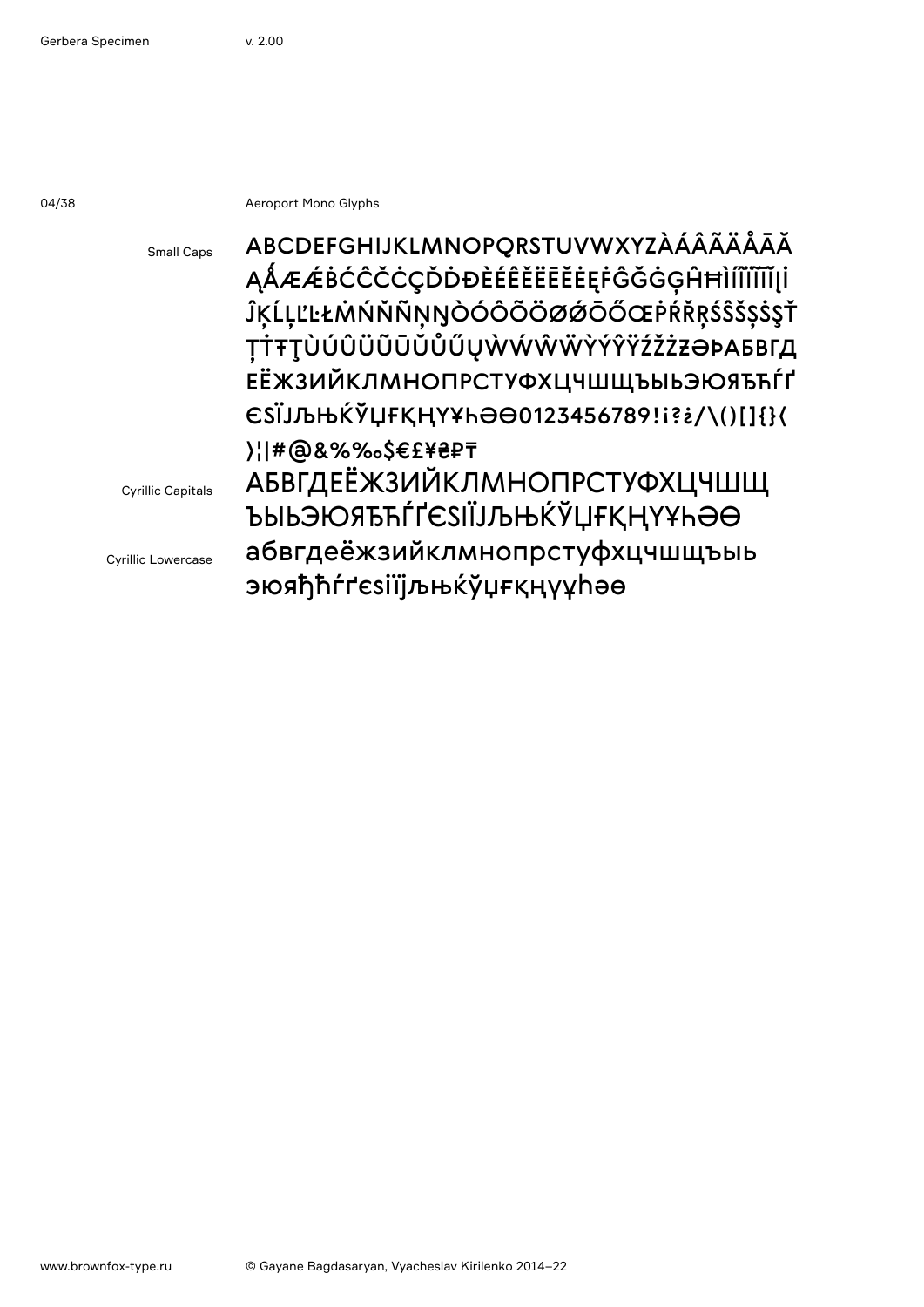03/38 Glyphs (Italic)

Latin Capitals Latin Lowercase Proportional Lining Proportional Oldstyle Tabular Lining Tabular Oldstyle Discretionary Ligatures Stylistic Alternates Punctuation Miscellaneous Mathematical Operators Numerators, Denominators Superscript, Subscript Ordinals Fractions Proportional Currency Tabular Currency Accented Capitals Accented Lowercase *ABCDEFGHIJKLMNOPQRSTUVWXYZ abcdefghijklmnopqrstuvwxyz 0123456789 0123456789 0123456789 0123456789 IJijfifl Qa0� !¡?¿.,:;...-–——·•/ \()[]{}〈〉¦|†‡\*⁑⁂§"''''"""‹›«»\_* 

*@&%‰%^¶℮ℓ#©®℗®№™✓✕ Ω∂∆∏π+−±×÷- =≠≡<>≤≥~≈∑∙√μ∞∫◊°¬ 10123456789(+−=)10123456789(+−=) H0123456789(+−=)H0123456789(+−=) 1abcdefghijklmⁿopqrstuvwxyz 1⁄41⁄23⁄4⅓⅔⅛⅜⅝⅞ \$€£¥₴₽₸¢ƒ¤ \$€£¥₴₽₸¢ ÀÁÂÃÄÅĀĂĄǺÆǼḂĆĈČĊÇĎḊĐÈÉÊĚËĒĔĖĘḞ ĜĞĠĢĤĦÌÍÎÏĨĪĬĮİĴĶĹĻĽĿŁṀŃŇÑŅŊÒÓÔÕÖØǾŌ ŐŒ*PŔŘŖŚŜŠSŠŞŤŢŤŦŢÙÚÛÜŨŨŬŮŰŲŴŴŴ *Ŵ*ŶŶŶ*ŶŹŻŻ*Ą *àáâãäåāăąǻæǽḃćĉčċçďḋđèéêěëēĕėęḟĝğ ġģĥħìíîïĩīĭįĵĸķĺļľŀłṁńňñņŋòóôõöøǿōőœṗŕřŗ śŝšșṡşťțṫŧţùúûüũūŭůűųẁẃŵẅỳýŷÿźžżƶəþsß àáâãäåāăąǻ ←↑→↓↖↗↘↙*

Arrows

Circled Numbers

*①②③④⑤⑥⑦⑧⑨❶❷❸❹❺❻❼❽❾*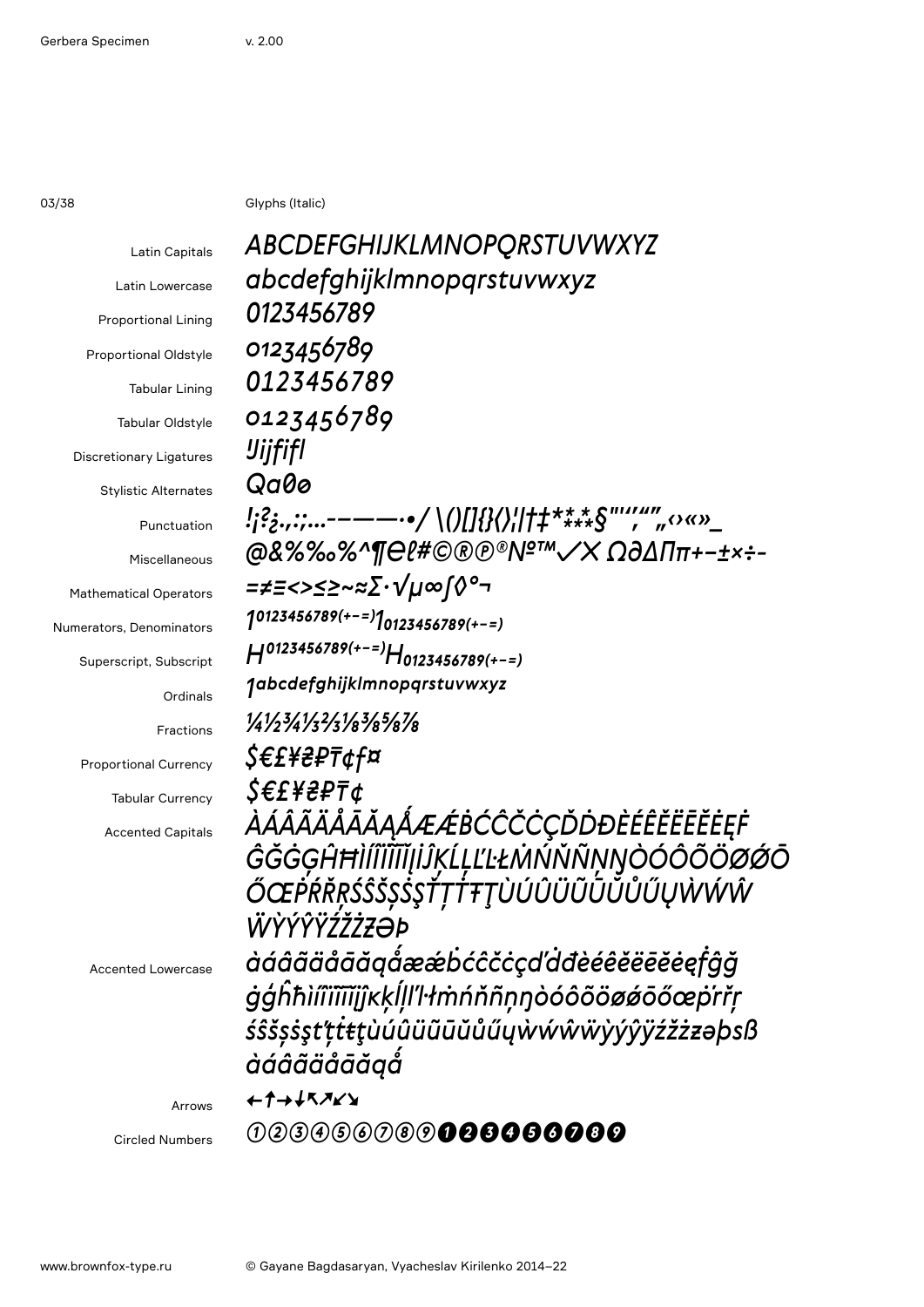04/38 Glyphs (Italic)

Small Caps

*ABCDEFGHIJKLMNOPQRSTUVWXYZÀÁÂÃÄÅĀĂ ĄǺÆǼḂĆĈČĊÇĎḊĐÈÉÊĚËĒĔĖĘḞĜĞĠĢĤĦÌÍÎÏĨĪĬĮİĴ ĶĹĻĽĿŁŃŃŇŇŅŊÒÓÔÕÖØØŌŐŒPŔŔŖŚŜŠŞŚŞŤ ȚṪŦŢÙÚÛÜŨŪŬŮŰŲẀẂŴẄỲÝŶŸŹŽŻƵƏÞАБВГДЕ ЁЖЗИЙКЛМНОПРСТУФХЦЧШЩЪЫЬЭЮЯЂЋЃҐ ЄЅЇЈЉЊЌЎЏҒҚҢҮҰҺӘӨ0123456789!¡?¿/\()[]{}〈 〉¦|#@&%‰\$€£¥₴₽₸ АБВГДЕЁЖЗИЙКЛМНОПРСТУФХЦЧШЩ ЪЫЬЭЮЯЂЋЃҐЄЅІЇЈЉЊЌЎЏҒҚҢҮҰҺӘӨ абвгдеёжзийклмнопрстуфхцчшщъыь эюяђћѓґєѕіїјљњќўџғқңүұһәө*

Cyrillic Capitals

Cyrillic Lowercase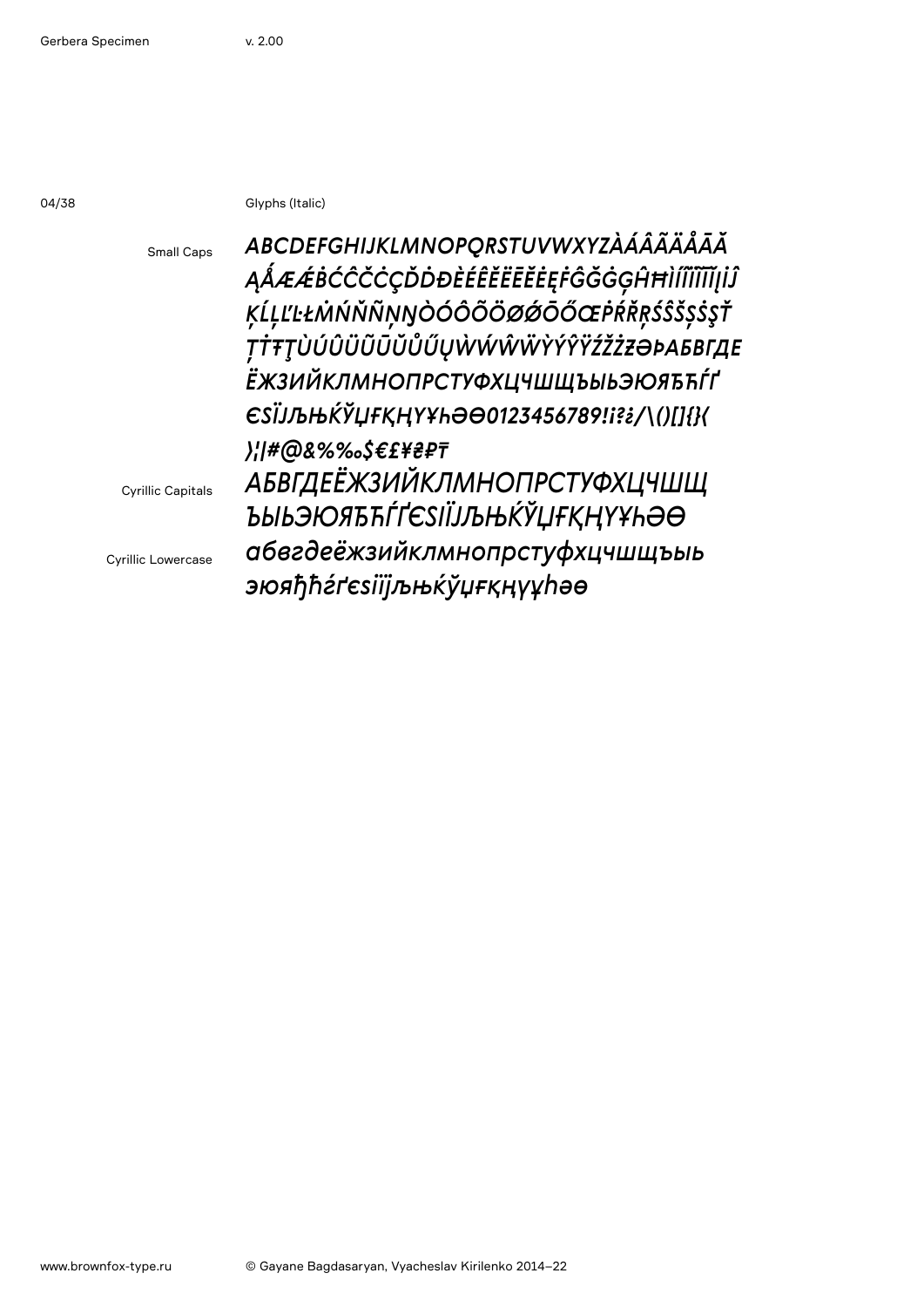05/38 Open Type Features (off/on)

| Case Sensitive               | {H} ¿H; «H»    | $\{H\}$ $\dot{\tilde{\epsilon}}$ $H\tilde{\tilde{\epsilon}}$ |
|------------------------------|----------------|--------------------------------------------------------------|
|                              | OSLO—ROME      | OSLO-ROME                                                    |
| <b>Tabular Lining</b>        | 20.508         | 20.508                                                       |
| Oldstyle                     | 10.508         | 10.508                                                       |
| Tabular Oldstyle             | 10.508         | 10.508                                                       |
| Fraction                     | 25/6 59/100    | $25/6$ $59/100$                                              |
| Numerators, Denominators     | 182 142        | 18 <sup>2</sup> 14 <sub>2</sub>                              |
| Superscript, Subscript       | West2 H2O      | West <sup>2</sup> H <sub>2</sub> O                           |
| Ordinals                     | 1st            | 1st                                                          |
| <b>Small Caps</b>            | <b>FINLAND</b> | <b>FINLAND</b>                                               |
| Stylistic Alternates (Set 1) | Amsterdam      | Amsterdam                                                    |
| Stylistic Alternates (Set 2) | Queen          | Queen                                                        |
| Stylistic Alternates (Set 3) | Oslo—Rome      | Oslo—Rome                                                    |
| Stylistic Alternates (Set 4) | 10             | 10                                                           |
| Stylistic Alternates (Set 5) | $A - Z$        | $A \rightarrow Z$                                            |
| Stylistic Alternates (Set 6) | $(() )$ [[]]   | $\left(\mathbf{I}\right)$ $\left[\mathbf{I}\right]$          |
| Stylistic Alternates (Set 7) | (8)            | $\circledast$                                                |
| Stylistic Alternates (Set 8) | (8)            | $\mathbf{g}$                                                 |
|                              |                |                                                              |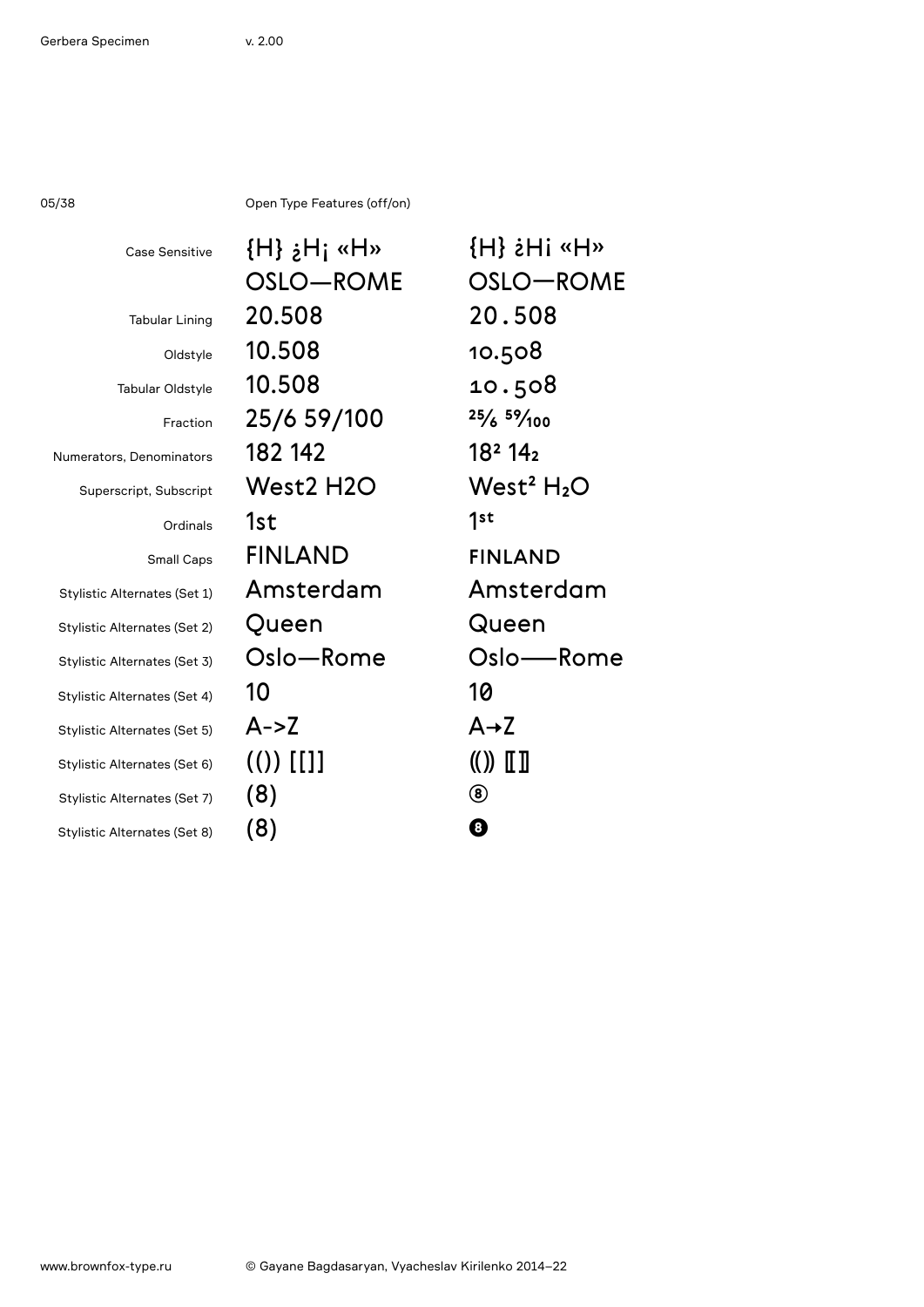06/38 Light

48 points, 50 leading

36 points, 40 leading

### Jean-Paul Sartre, (1905–1980) born in Paris in 1905, studied at the

Jean-Paul Sartre, (1905–1980) born in Paris in 1905, studied at the École Normale Supérieure from 1924 to

24 points, 28 leading

Jean-Paul Sartre, (1905–1980) born in Paris in 1905, studied at the École Normale Supérieure from 1924 to 1929 and became Professor of Philosophy at Le Havre in 1931. With the help of a stipend from the Institut Français he stud-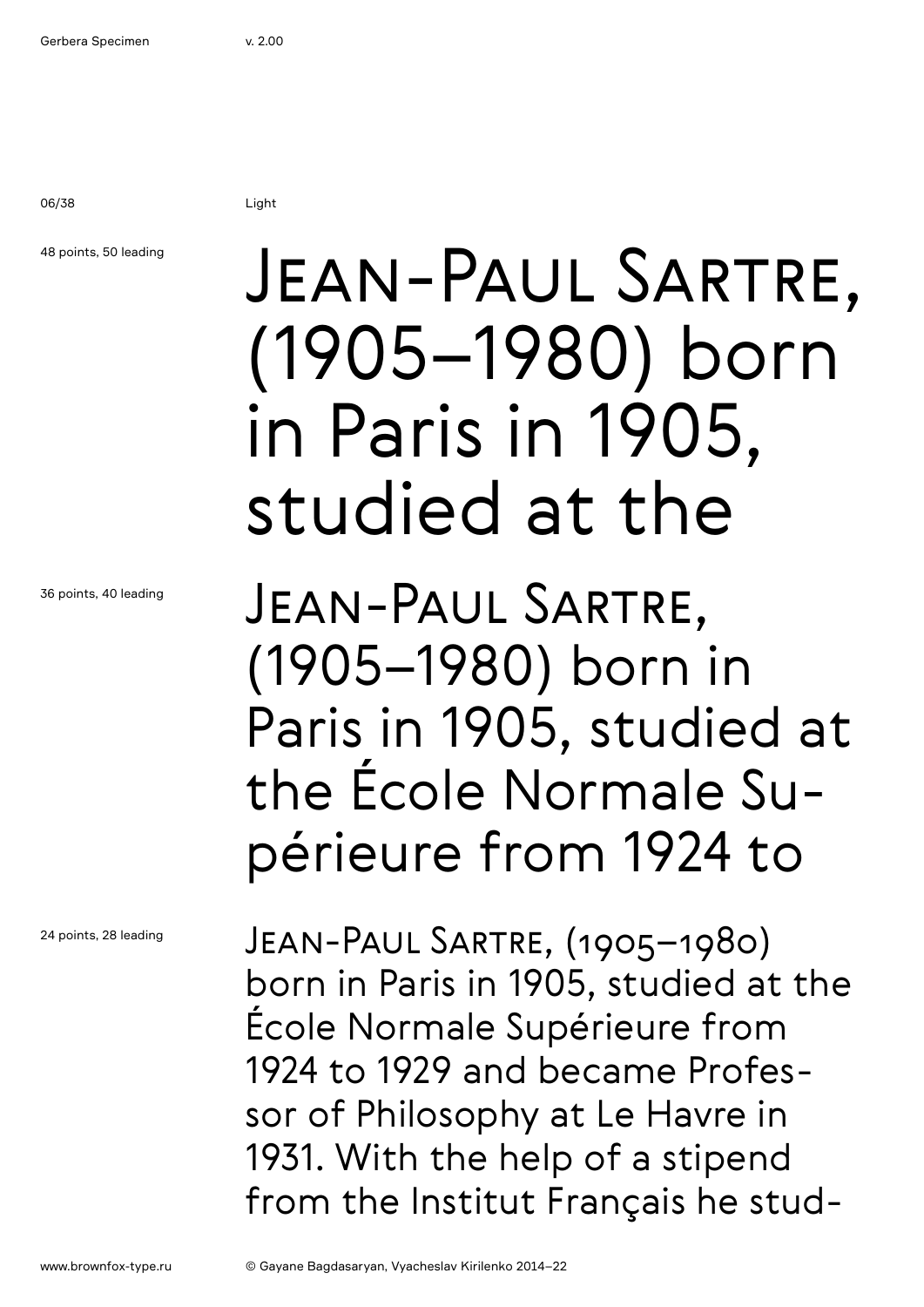07/38 Light

14 points, 18.5 leading

Jean-Paul Sartre, (1905–1980) born in Paris in 1905, studied at the École Normale Supérieure from 1924 to 1929 and became Professor of Philosophy at Le Havre in 1931. With the help of a stipend from the Institut Français he studied in Berlin (1932) the philosophies of Edmund Husserl and Martin Heidegger. After further teaching at Le Havre, and then in Laon, he taught at the Lycée Pasteur in Paris from 1937 to 1939. Since the end of the Second World War, Sartre has been living as an independent writer. Sartre is one of those writers for whom a determined philosophical position is the centre of their artistic being. Although drawn from many

12 points, 16 leading Jean-Paul Sartre, (1905–1980) born in Paris in 1905, studied at the École Normale Supérieure from 1924 to 1929 and became Professor of Philosophy at Le Havre in 1931. With the help of a stipend from the Institut Français he studied in Berlin (1932) the philosophies of Edmund Husserl and Martin Heidegger. After further teaching at Le Havre, and then in Laon, he taught at the Lycée Pasteur in Paris from 1937 to 1939. Since the end of the Second World War, Sartre has been living as an independent writer. Sartre is one of those writers for whom a determined philosophical position is the centre of their artistic being. Although drawn from many sources, for example, Husserl's idea of a free, fully intentional consciousness and Heidegger's existentialism, the existentialism Sartre formulated and popularized is profoundly original. Its popularity and that of its author reached a climax in the

9 points, 12 leading

Jean-Paul Sartre, (1905–1980) born in Paris in 1905, studied at the École Normale Supérieure from 1924 to 1929 and became Professor of Philosophy at Le Havre in 1931. With the help of a stipend from the Institut Français he studied in Berlin (1932) the philosophies of Edmund Husserl and Martin Heidegger. After further teaching at Le Havre, and then in Laon, he taught at the Lycée Pasteur in Paris from 1937 to 1939. Since the end of the Second World War, Sartre has been living as an independent writer. Sartre is one of those writers for whom a determined philosophical position is the centre of their artistic being. Although drawn from many sources, for example, Husserl's idea of

a free, fully intentional consciousness and Heidegger's existentialism, the existentialism Sartre formulated and popularized is profoundly original. Its popularity and that of its author reached a climax in the forties, and Sartre's theoretical writings as well as his novels and plays constitute one of the main inspirational sources of modern literature. In his philosophical view atheism is taken for granted; the "loss of God" is not mourned. Man is condemned to freedom, a freedom from all authority, which he may seek to evade, distort, and deny but which he will have to face if he is to become a moral being. The meaning of man's life is not established before his existence. Once the terrible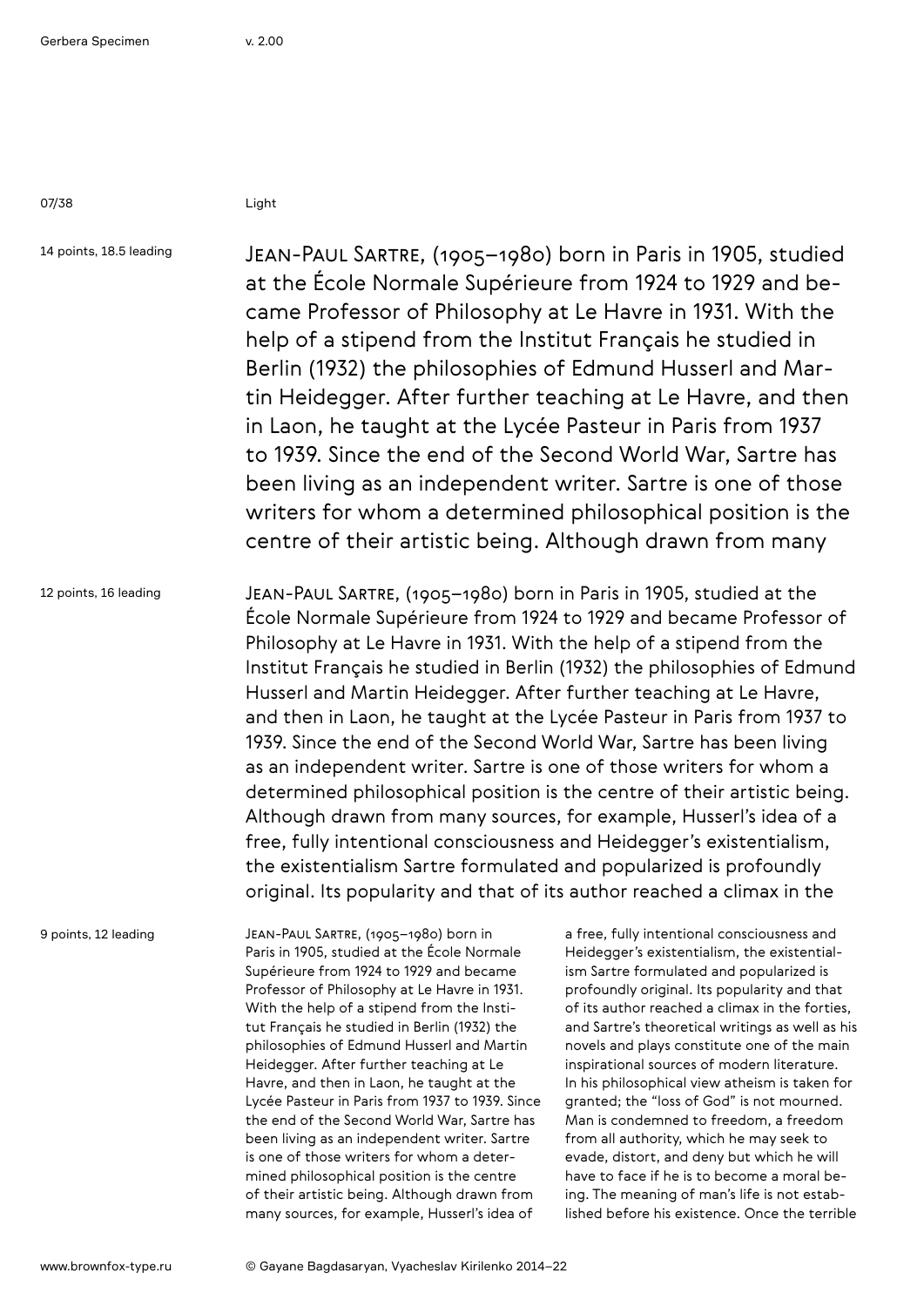08/38 Light

German, French 9 points, 12 leading

Danish, Spanish 9 points, 12 leading

Czech, Russian 9 points, 12 leading

Jemand musste Josef K. verleumdet haben, denn ohne daß er etwas Böses getan hätte, wurde er eines Morgens verhaftet. Die Köchin der Frau Grubach, seiner Zimmervermieterin, die ihm jeden Tag gegen acht Uhr früh das Frühstück brachte, kam diesmal nicht. Das war noch niemals geschehen. K. wartete noch ein Weilchen, sah von seinem Kopfkissen aus die alte Frau, die ihm gegenüber wohnte und die ihn mit einer an ihr ganz ungewöhnlichen Neugierde beobachtete, dann aber, gleichzeitig befremdet und hungrig, läutete er. Sofort klopfte es und ein Mann, den er in dieser Wohnung noch niemals gesehen hatte, trat ein. Er war schlank und doch fest gebaut, er trug ein anliegendes schwar-

Dersom der ingen evig Bevidsthed var i et Menneske, dersom der til Grund for Alt kun laae en vildt gjærende Magt, der vridende sig i dunkle Lidenskaber frembragte Alt, hvad der var stort og hvad der var ubetydeligt, dersom en bundløs Tomhed, aldrig mættet, skjulte sig under Alt, hvad var da Livet Andet end Fortvivlelse? Dersom det forholdt sig saaledes, dersom der intet helligt Baand var, der sammenknyttede Menneskeheden, dersom den ene Slægt stod op efter den anden som Løvet i Skoven, dersom den ene Slægt afløste den anden som Fuglesangen i Skoven, dersom Slægten gik gjennem Verden, som Skibet gaaer gjennem Havet, som Veiret gjennem Ørkenen, en tankeløs og ufrugtMa mère, quand il fut question d'avoir pour la première fois M. de Norpois à dîner, ayant exprimé le regret que le Professeur Cottard fût en voyage et qu'elle-même eût entièrement cessé de fréquenter Swann, car l'un et l'autre eussent sans doute intéressé l'ancien ambassadeur, mon père répondit qu'un convive éminent, un savant illustre, comme Cottard, ne pouvait jamais mal faire dans un dîner, mais que Swann, avec son ostentation, avec sa manière de crier sur les toits ses moindres relations, était un vulgaire esbrouffeur que le marquis de Norpois eût sans doute trouvé selon son expression, «puant». Or cette réponse de mon père demande quelques mots d'explication,

Muchos años después, frente al pelotón de fusilamiento, el coronel Aureliano Buendía había de recordar aquella tarde remota en que su padre lo llevó a conocer el hielo. Macondo era entonces una aldea de veinte casas de barro y cañabrava construidas a la orilla de un río de aguas diáfanas que se precipitaban por un lecho de piedras pulidas, blancas y enormes como huevos prehistóricos. El mundo era tan reciente, que muchas cosas carecían de nombre, y para mencionarlas había que señalarlas con el dedo. Todos los años, por el mes de marzo, una familia de gitanos desarrapados plantaba su carpa cerca de la aldea, y con un grande alboroto de pitos y timbales daban a conocer

Vzpomínal si znovu a znovu, jak ležela na jeho gauči; nepřipomínala mu nikoho z jeho předchozího života. Nebyla to ani milenka ani manželka. Bylo to dítě, které vytáhl z ošatky vytřené smolou a položil na břeh své postele. Usnula. Přiklekl k ní. Její horečnatý dech se zrychlil a ozvalo se slabounké zaúpění. Přitiskl svou tvář k její a šeptal jí do spánku uklidňující slova. Po chvíli cítil, že se její dech klidní a její tvář se maně pozvedá k jeho tváři. Cítil z jejích úst jemný pach horečky a vdechoval ho, jako by se chtěl naplnit důvěrností jejího těla. A v té chvíli si představil, že je u něho už mnoho let a že umírá. Měl náhle jasný pocit, že by její smrt nepřežil. Položil by se vedle ní a chtěl by zemřít s ní. Pohnut tou předstaСогласно биологу Николаю Формозову, бабочки являлись неотъемлемой частью образной системы большинства произведений Набокова: например, в рассказе «Рождество» внутренний монолог Слепцова прерван на слове «смерть» неожиданным появлением из кокона бабочки. Цинциннат в романе «Приглашение на казнь», при написании письма отвлекается от него, чтобы прикоснуться к грушевой павлиноглазке, которая позже, уже после казни главного героя, вылетает сквозь разбитое окно камеры. Рой белых ночных и ярких экзотических бабочек кружит над умершим Пильграмом в финале одноимённого рассказа. Ангел в расска-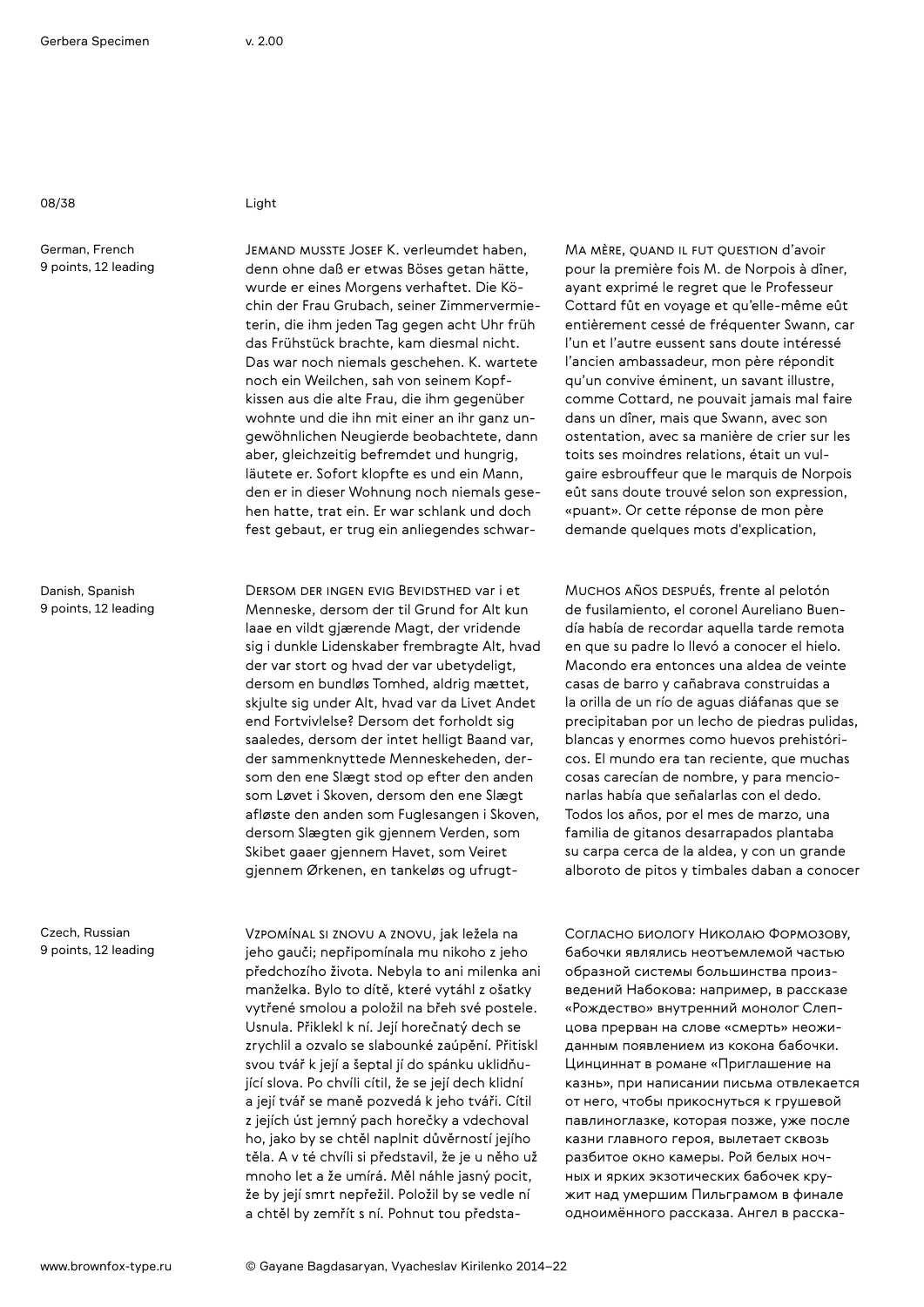06/38 Light Italic

48 points, 50 leading

*Jean-Paul Sartre, (1905–1980) born in Paris in 1905, studied at the École* 

*Jean-Paul Sartre, (1905– 1980) born in Paris in 1905, studied at the École Normale Supérieure from 1924 to 1929 and became* 

24 points, 28 leading

36 points, 40 leading

*Jean-Paul Sartre, (1905–1980) born in Paris in 1905, studied at the École Normale Supérieure from 1924 to 1929 and became Professor of Philosophy at Le Havre in 1931. With the help of a stipend from the Institut Français he studied in Berlin (1932) the philosophies of Ed-*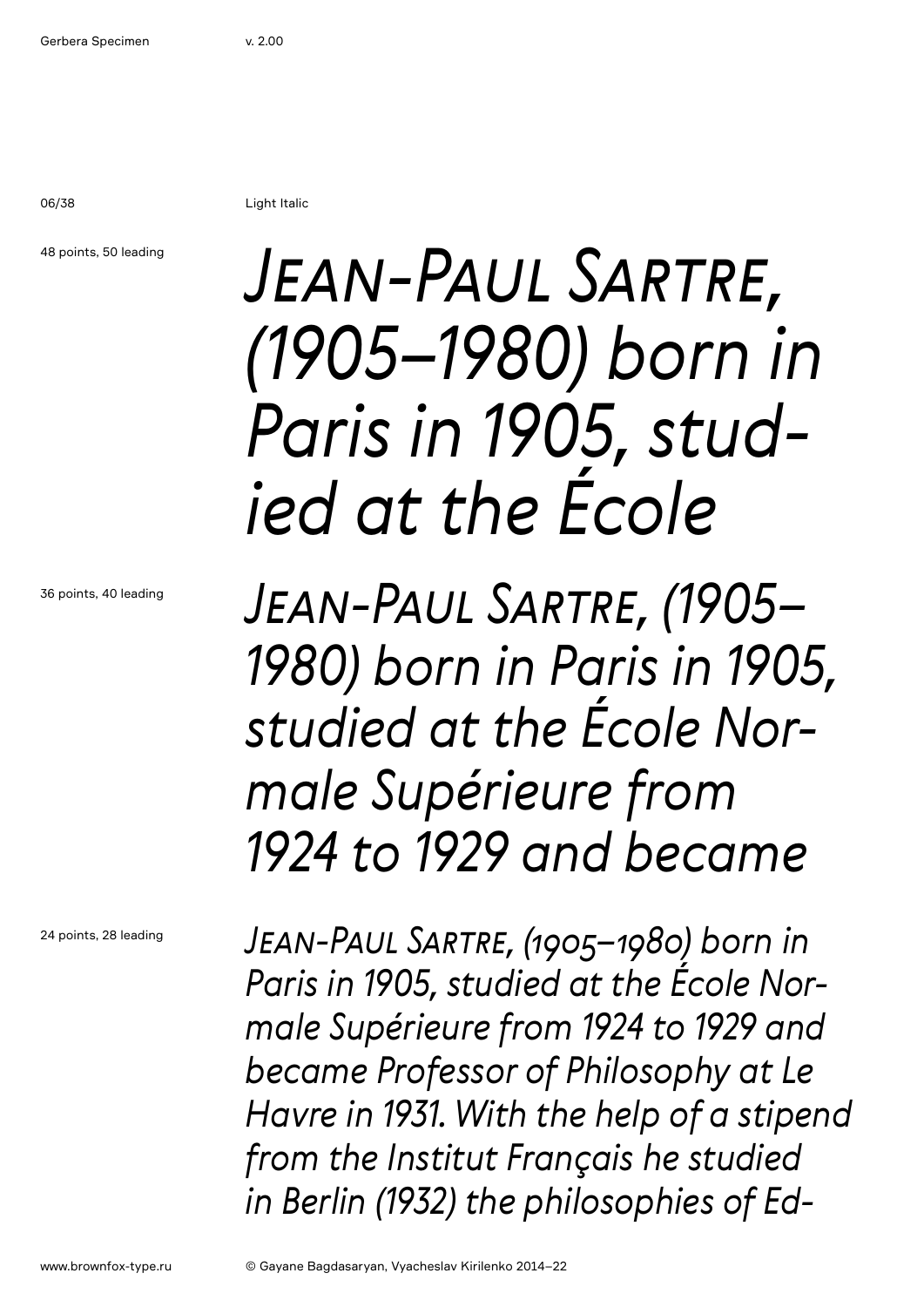07/38 Light Italic

14 points, 18.5 leading

*Jean-Paul Sartre, (1905–1980) born in Paris in 1905, studied at the École Normale Supérieure from 1924 to 1929 and became Professor of Philosophy at Le Havre in 1931. With the help of a stipend from the Institut Français he studied in Berlin (1932) the philosophies of Edmund Husserl and Martin Heidegger. After further teaching at Le Havre, and then in Laon, he taught at the Lycée Pasteur in Paris from 1937 to 1939. Since the end of the Second World War, Sartre has been living as an independent writer. Sartre is one of those writers for whom a determined philosophical position is the centre of their artistic being. Although drawn from many sources, for example, Husserl's idea of a free, fully intentional consciousness and Heidegger's* 

12 points, 16 leading

*Jean-Paul Sartre, (1905–1980) born in Paris in 1905, studied at the École Normale Supérieure from 1924 to 1929 and became Professor of Philosophy at Le Havre in 1931. With the help of a stipend from the Institut Français he studied in Berlin (1932) the philosophies of Edmund Husserl and Martin Heidegger. After further teaching at Le Havre, and then in Laon, he taught at the Lycée Pasteur in Paris from 1937 to 1939. Since the end of the Second World War, Sartre has been living as an independent writer. Sartre is one of those writers for whom a determined philosophical position is the centre of their artistic being. Although drawn from many sources, for example, Husserl's idea of a free, fully intentional consciousness and Heidegger's existentialism, the existentialism Sartre formulated and popularized is profoundly original. Its popularity and that of its author reached a climax in the forties, and Sartre's theoretical writings as well as his novels and plays constitute one of the main inspirational sources of modern literature.* 

9 points, 12 leading

*Jean-Paul Sartre, (1905–1980) born in Paris in 1905, studied at the École Normale Supérieure from 1924 to 1929 and became Professor of Philosophy at Le Havre in 1931. With the help of a stipend from the Institut Français he studied in Berlin (1932) the philosophies of Edmund Husserl and Martin Heidegger. After further teaching at Le Havre, and then in Laon, he taught at the Lycée Pasteur in Paris from 1937 to 1939. Since the end of the Second World War, Sartre has been living as an independent writer. Sartre is one of those writers for whom a determined philosophical position is the centre of their artistic being. Although drawn from many sources, for example, Husserl's idea of a free, fully intentional consciousness and Heidegger's existentialism, the existentialism Sartre formulated and* 

*popularized is profoundly original. Its popularity and that of its author reached a climax in the forties, and Sartre's theoretical writings as well as his novels and plays constitute one of the main inspirational sources of modern literature. In his philosophical view atheism is taken for granted; the "loss of God" is not mourned. Man is condemned to freedom, a freedom from all authority, which he may seek to evade, distort, and deny but which he will have to face if he is to become a moral being. The meaning of man's life is not established before his existence. Once the terrible freedom is acknowledged, man has to make this meaning himself, has to commit himself to a role in this world, has to commit his freedom. And this attempt to make oneself is futile without the "solidarity" of others.*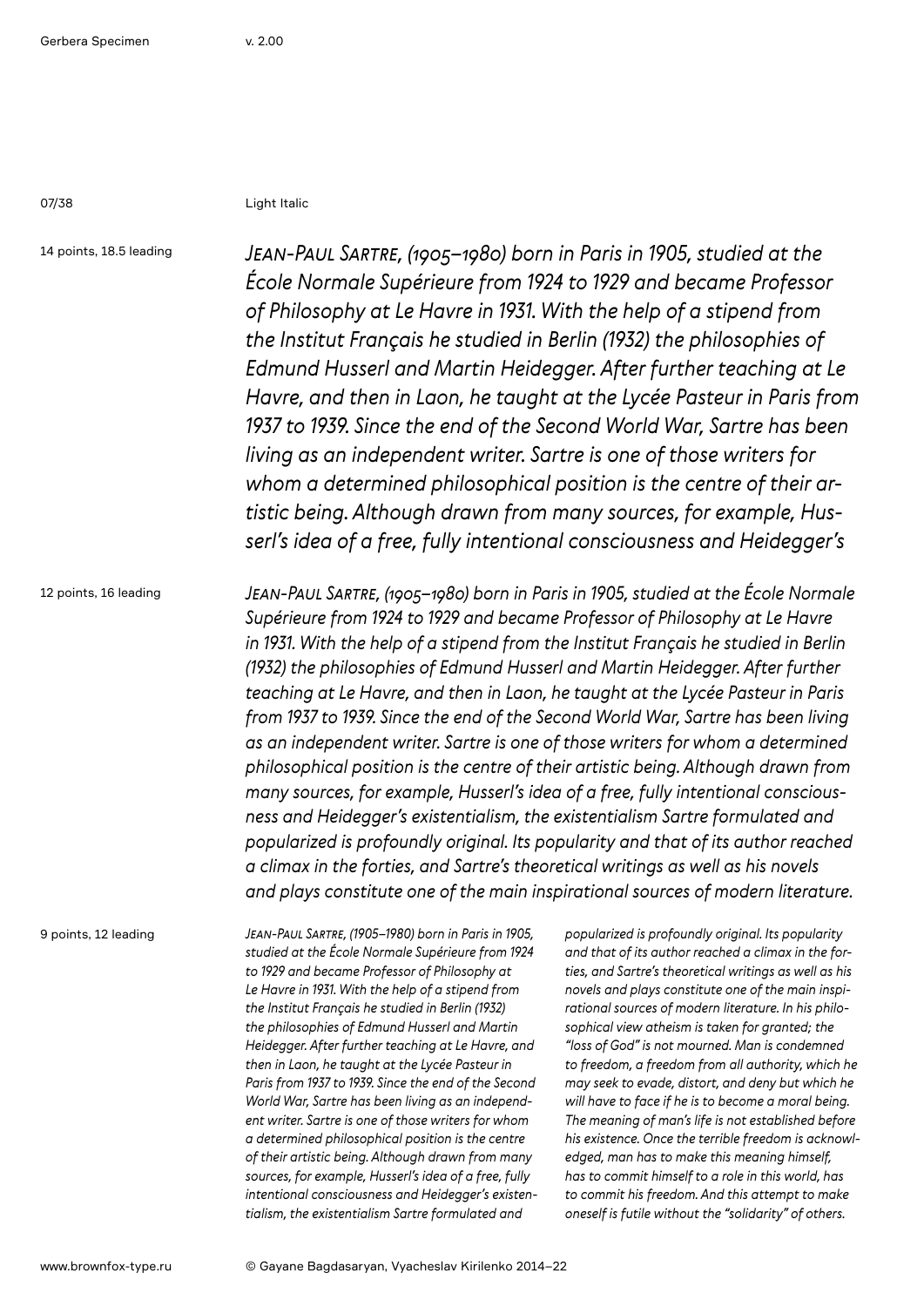German, French 9 points, 12 leading

Danish, Spanish 9 points, 12 leading

Czech, Russian 9 points, 12 leading

08/38 Light Italic

*Jemand musste Josef K. verleumdet haben, denn ohne daß er etwas Böses getan hätte, wurde er eines Morgens verhaftet. Die Köchin der Frau Grubach, seiner Zimmervermieterin, die ihm jeden Tag gegen acht Uhr früh das Frühstück brachte, kam diesmal nicht. Das war noch niemals geschehen. K. wartete noch ein Weilchen, sah von seinem Kopfkissen aus die alte Frau, die ihm gegenüber wohnte und die ihn mit einer an ihr ganz ungewöhnlichen Neugierde beobachtete, dann aber, gleichzeitig befremdet und hungrig, läutete er. Sofort klopfte es und ein Mann, den er in dieser Wohnung noch niemals gesehen hatte, trat ein. Er war schlank und doch fest gebaut, er trug ein anliegendes schwarzes Kleid, das, ähnlich den Reiseanzügen, mit verschiedenen Falten, Taschen, Schnallen, Knöpfen* 

*Dersom der ingen evig Bevidsthed var i et Menneske, dersom der til Grund for Alt kun laae en vildt gjærende Magt, der vridende sig i dunkle Lidenskaber frembragte Alt, hvad der var stort og hvad der var ubetydeligt, dersom en bundløs Tomhed, aldrig mættet, skjulte sig under Alt, hvad var da Livet Andet end Fortvivlelse? Dersom det forholdt sig saaledes, dersom der intet helligt Baand var, der sammenknyttede Menneskeheden, dersom den ene Slægt stod op efter den anden som Løvet i Skoven, dersom den ene Slægt afløste den anden som Fuglesangen i Skoven, dersom Slægten gik gjennem Verden, som Skibet gaaer gjennem Havet, som Veiret gjennem Ørkenen, en tankeløs og ufrugtbar Gjerning, dersom en evig Glemsel altid hungrig lurede paa sit Bytte, og der var ingen Magt stærk* 

*Ma mère, quand il fut question d'avoir pour la première fois M. de Norpois à dîner, ayant exprimé le regret que le Professeur Cottard fût en voyage et qu'elle-même eût entièrement cessé de fréquenter Swann, car l'un et l'autre eussent sans doute intéressé l'ancien ambassadeur, mon père répondit qu'un convive éminent, un savant illustre, comme Cottard, ne pouvait jamais mal faire dans un dîner, mais que Swann, avec son ostentation, avec sa manière de crier sur les toits ses moindres relations, était un vulgaire esbrouffeur que le marquis de Norpois eût sans doute trouvé selon son expression, «puant». Or cette réponse de mon père demande quelques mots d'explication, certaines personnes se souvenant peut-être d'un Cottard bien médiocre et d'un Swann poussant jusqu'à la* 

*Muchos años después, frente al pelotón de fusilamiento, el coronel Aureliano Buendía había de recordar aquella tarde remota en que su padre lo llevó a conocer el hielo. Macondo era entonces una aldea de veinte casas de barro y cañabrava construidas a la orilla de un río de aguas diáfanas que se precipitaban por un lecho de piedras pulidas, blancas y enormes como huevos prehistóricos. El mundo era tan reciente, que muchas cosas carecían de nombre, y para mencionarlas había que señalarlas con el dedo. Todos los años, por el mes de marzo, una familia de gitanos desarrapados plantaba su carpa cerca de la aldea, y con un grande alboroto de pitos y timbales daban a conocer los nuevos inventos. Primero llevaron el imán. Un gitano corpulento de barba montaraz y manos* 

*Vzpomínal si znovu a znovu, jak ležela na jeho gauči; nepřipomínala mu nikoho z jeho předchozího života. Nebyla to ani milenka ani manželka. Bylo to dítě, které vytáhl z ošatky vytřené smolou a položil na břeh své postele. Usnula. Přiklekl k ní. Její horečnatý dech se zrychlil a ozvalo se slabounké zaúpění. Přitiskl svou tvář k její a šeptal jí do spánku uklidňující slova. Po chvíli cítil, že se její dech klidní a její tvář se maně pozvedá k jeho tváři. Cítil z jejích úst jemný pach horečky a vdechoval ho, jako by se chtěl naplnit důvěrností jejího těla. A v té chvíli si představil, že je u něho už mnoho let a že umírá. Měl náhle jasný pocit, že by její smrt nepřežil. Položil by se vedle ní a chtěl by zemřít s ní. Pohnut tou představou, vtiskl v té chvíli tvář do polštáře vedle její hlavy a dlouho tak zůstal. Stál teď u okna* 

*Согласно биологу Николаю Формозову, бабочки являлись неотъемлемой частью образной системы большинства произведений Набокова: например, в рассказе «Рождество» внутренний монолог Слепцова прерван на слове «смерть» неожиданным появлением из кокона бабочки. Цинциннат в романе «Приглашение на казнь», при написании письма отвлекается от него, чтобы прикоснуться к грушевой павлиноглазке, которая позже, уже после казни главного героя, вылетает сквозь разбитое окно камеры. Рой белых ночных и ярких экзотических бабочек кружит над умершим Пильграмом в финале одноимённого рассказа. Ангел в рассказе «Удар крыла» по описанию писателя подобен ночной бабочке: «Бурая шерсть на крыльях дымилась,*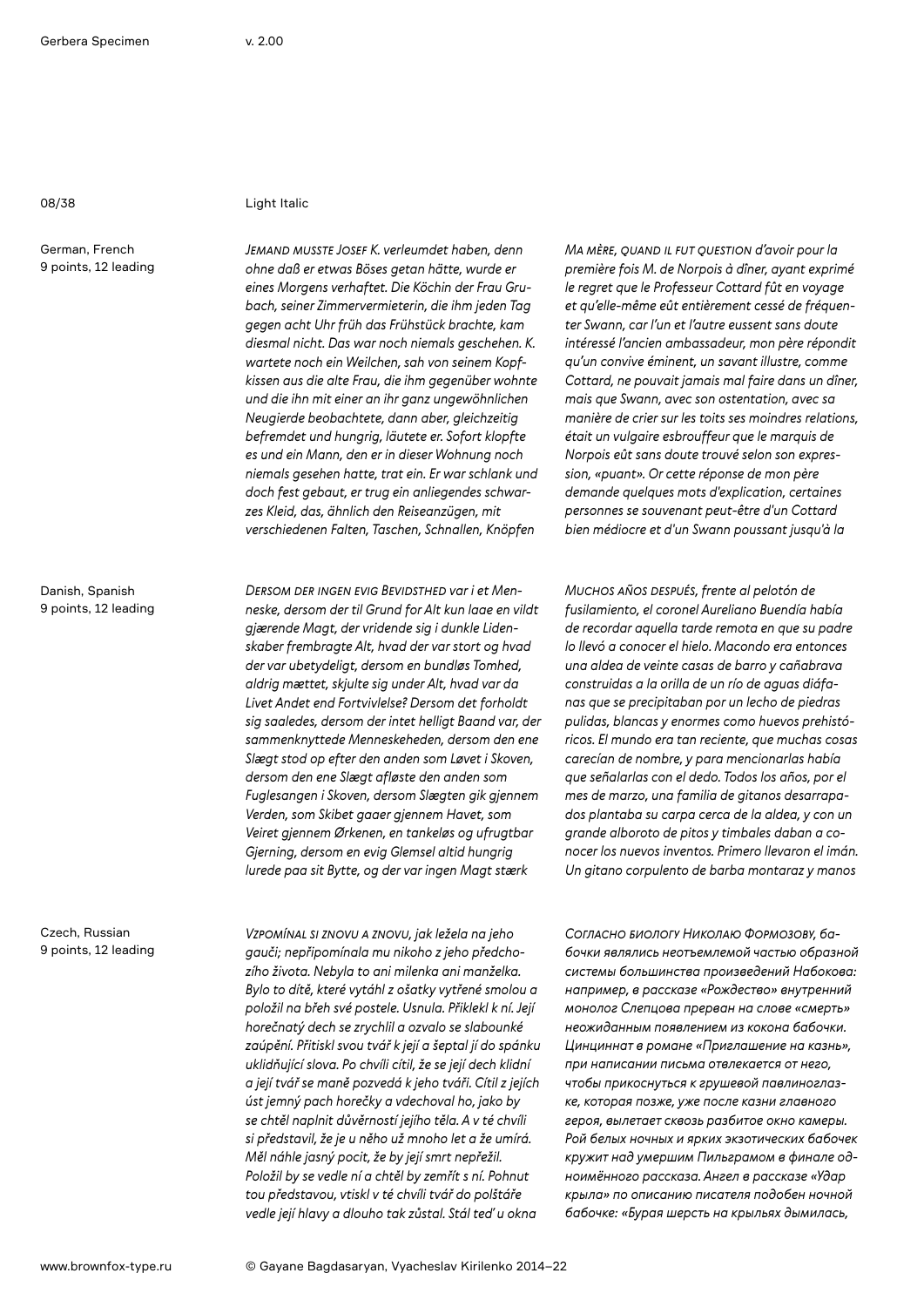06/38 Regular

### 48 points, 50 leading

# JEAN-PAUL SARTRE, (1905–1980) born in Paris in 1905, studied at the

JEAN-PAUL SARTRE, (1905–1980) born in Paris in 1905, studied at the École Normale Supérieure from 1924

JEAN-PAUL SARTRE, (1905–1980) born in Paris in 1905, studied at the École Normale Supérieure from 1924 to 1929 and became Professor of Philosophy at Le Havre in 1931. With the help of a stipend from the Institut Français he studied in

36 points, 40 leading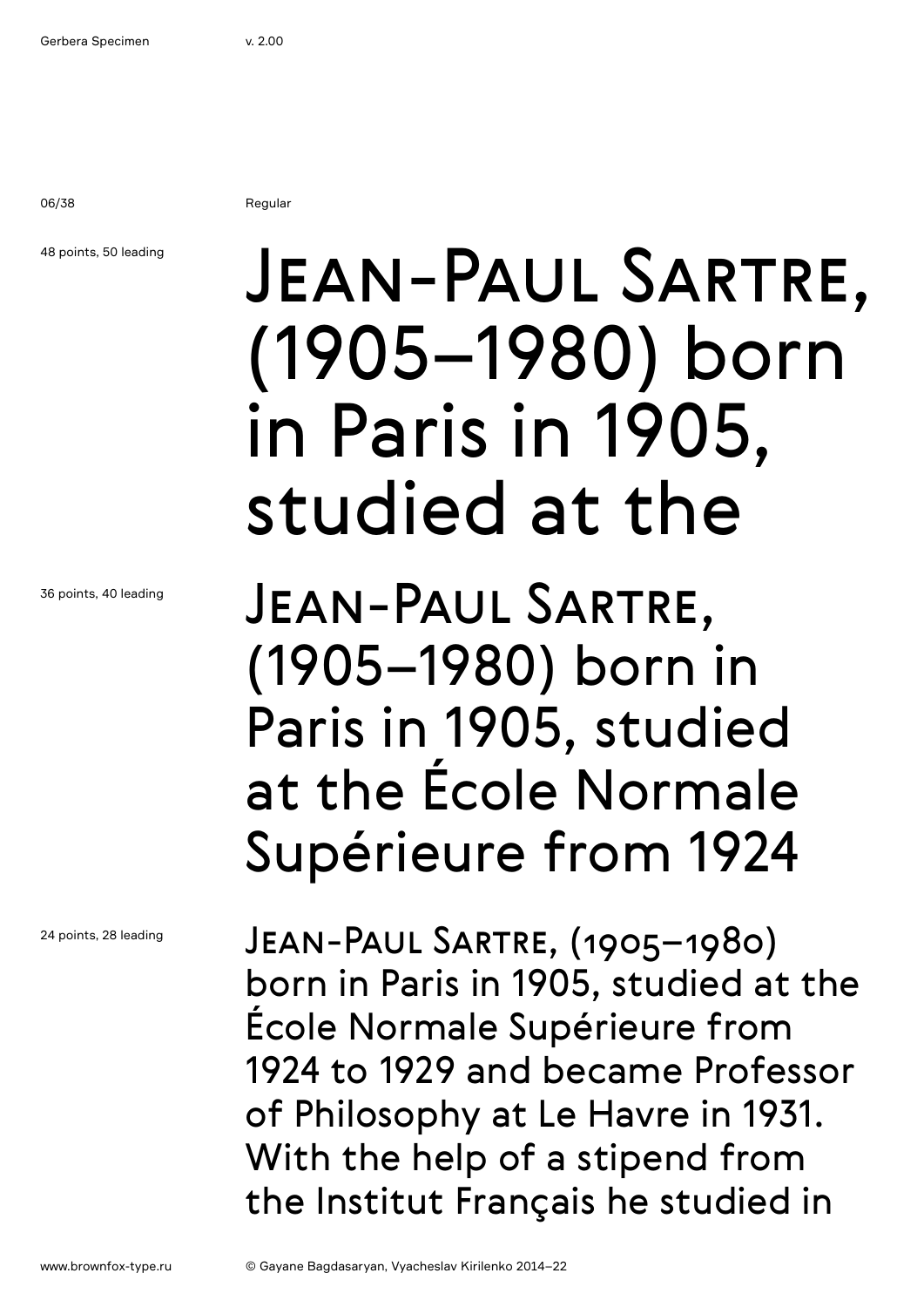07/38 Regular

14 points, 18.5 leading

JEAN-PAUL SARTRE, (1905–1980) born in Paris in 1905, studied at the École Normale Supérieure from 1924 to 1929 and became Professor of Philosophy at Le Havre in 1931. With the help of a stipend from the Institut Français he studied in Berlin (1932) the philosophies of Edmund Husserl and Martin Heidegger. After further teaching at Le Havre, and then in Laon, he taught at the Lycée Pasteur in Paris from 1937 to 1939. Since the end of the Second World War, Sartre has been living as an independent writer. Sartre is one of those writers for whom a determined philosophical position is the centre of their artistic being. Although drawn from many

12 points, 16 leading JEAN-PAUL SARTRE, (1905–1980) born in Paris in 1905, studied at the École Normale Supérieure from 1924 to 1929 and became Professor of Philosophy at Le Havre in 1931. With the help of a stipend from the Institut Français he studied in Berlin (1932) the philosophies of Edmund Husserl and Martin Heidegger. After further teaching at Le Havre, and then in Laon, he taught at the Lycée Pasteur in Paris from 1937 to 1939. Since the end of the Second World War, Sartre has been living as an independent writer. Sartre is one of those writers for whom a determined philosophical position is the centre of their artistic being. Although drawn from many sources, for example, Husserl's idea of a free, fully intentional consciousness and Heidegger's existentialism, the existentialism Sartre formulated and popularized is profoundly original. Its popularity and that of its author reached a climax in the

9 points, 12 leading

JEAN-PAUL SARTRE, (1905–1980) born in Paris in 1905, studied at the École Normale Supérieure from 1924 to 1929 and became Professor of Philosophy at Le Havre in 1931. With the help of a stipend from the Institut Français he studied in Berlin (1932) the philosophies of Edmund Husserl and Martin Heidegger. After further teaching at Le Havre, and then in Laon, he taught at the Lycée Pasteur in Paris from 1937 to 1939. Since the end of the Second World War, Sartre has been living as an independent writer. Sartre is one of those writers for whom a determined philosophical position is the centre of their artistic being. Although drawn from many sources, for example, Husserl's idea of

a free, fully intentional consciousness and Heidegger's existentialism, the existentialism Sartre formulated and popularized is profoundly original. Its popularity and that of its author reached a climax in the forties, and Sartre's theoretical writings as well as his novels and plays constitute one of the main inspirational sources of modern literature. In his philosophical view atheism is taken for granted; the "loss of God" is not mourned. Man is condemned to freedom, a freedom from all authority, which he may seek to evade, distort, and deny but which he will have to face if he is to become a moral being. The meaning of man's life is not established before his existence. Once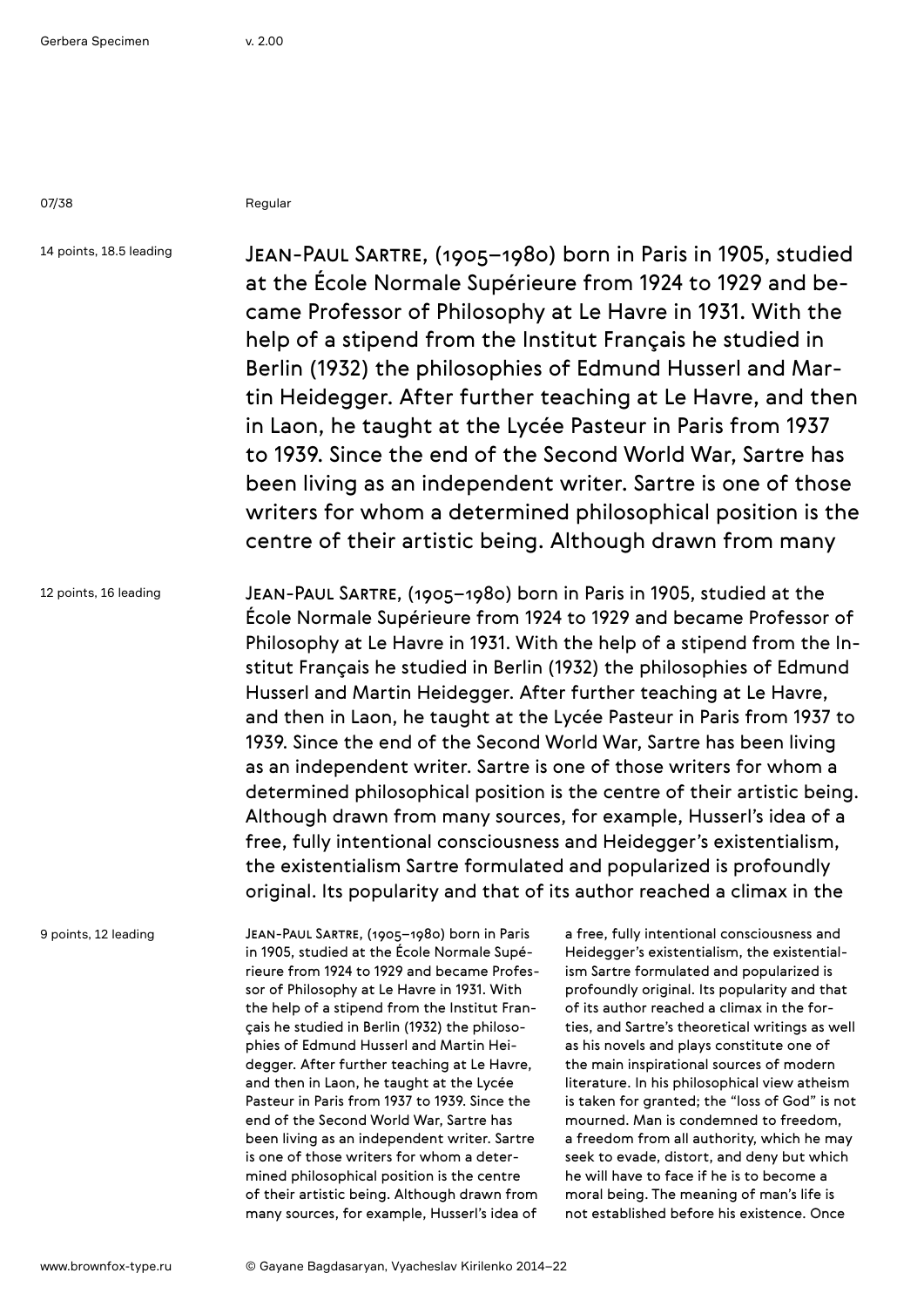08/38 Regular

German, French 9 points, 12 leading

Danish, Spanish 9 points, 12 leading

Czech, Russian 9 points, 12 leading

JEMAND MUSSTE JOSEF K. verleumdet haben, denn ohne daß er etwas Böses getan hätte, wurde er eines Morgens verhaftet. Die Köchin der Frau Grubach, seiner Zimmervermieterin, die ihm jeden Tag gegen acht Uhr früh das Frühstück brachte, kam diesmal nicht. Das war noch niemals geschehen. K. wartete noch ein Weilchen, sah von seinem Kopfkissen aus die alte Frau, die ihm gegenüber wohnte und die ihn mit einer an ihr ganz ungewöhnlichen Neugierde beobachtete, dann aber, gleichzeitig befremdet und hungrig, läutete er. Sofort klopfte es und ein Mann, den er in dieser Wohnung noch niemals gesehen hatte, trat ein. Er war schlank und doch fest gebaut, er

DERSOM DER INGEN EVIG BEVIDSTHED var i et Menneske, dersom der til Grund for Alt kun laae en vildt gjærende Magt, der vridende sig i dunkle Lidenskaber frembragte Alt, hvad der var stort og hvad der var ubetydeligt, dersom en bundløs Tomhed, aldrig mættet, skjulte sig under Alt, hvad var da Livet Andet end Fortvivlelse? Dersom det forholdt sig saaledes, dersom der intet helligt Baand var, der sammenknyttede Menneskeheden, dersom den ene Slægt stod op efter den anden som Løvet i Skoven, dersom den ene Slægt afløste den anden som Fuglesangen i Skoven, dersom Slægten gik gjennem Verden, som Skibet gaaer gjennem Havet, som Veiret gjennem Ørkenen,

VZPOMÍNAL SI ZNOVU A ZNOVU, jak ležela na jeho gauči; nepřipomínala mu nikoho z jeho předchozího života. Nebyla to ani milenka ani manželka. Bylo to dítě, které vytáhl z ošatky vytřené smolou a položil na břeh své postele. Usnula. Přiklekl k ní. Její horečnatý dech se zrychlil a ozvalo se slabounké zaúpění. Přitiskl svou tvář k její a šeptal jí do spánku uklidňující slova. Po chvíli cítil, že se její dech klidní a její tvář se maně pozvedá k jeho tváři. Cítil z jejích úst jemný pach horečky a vdechoval ho, jako by se chtěl naplnit důvěrností jejího těla. A v té chvíli si představil, že je u něho už mnoho let a že umírá. Měl náhle jasný pocit, že by její smrt nepřežil. Položil by se vedle ní a chtěl by

MA MÈRE, QUAND IL FUT QUESTION d'avoir pour la première fois M. de Norpois à dîner, ayant exprimé le regret que le Professeur Cottard fût en voyage et qu'elle-même eût entièrement cessé de fréquenter Swann, car l'un et l'autre eussent sans doute intéressé l'ancien ambassadeur, mon père répondit qu'un convive éminent, un savant illustre, comme Cottard, ne pouvait jamais mal faire dans un dîner, mais que Swann, avec son ostentation, avec sa manière de crier sur les toits ses moindres relations, était un vulgaire esbrouffeur que le marquis de Norpois eût sans doute trouvé selon son expression, «puant». Or cette réponse de mon père demande quelques mots d'explication,

MUCHOS AÑOS DESPUÉS, frente al pelotón de fusilamiento, el coronel Aureliano Buendía había de recordar aquella tarde remota en que su padre lo llevó a conocer el hielo. Macondo era entonces una aldea de veinte casas de barro y cañabrava construidas a la orilla de un río de aguas diáfanas que se precipitaban por un lecho de piedras pulidas, blancas y enormes como huevos prehistóricos. El mundo era tan reciente, que muchas cosas carecían de nombre, y para mencionarlas había que señalarlas con el dedo. Todos los años, por el mes de marzo, una familia de gitanos desarrapados plantaba su carpa cerca de la aldea, y con un grande alboroto de pitos y timbales da-

СОГЛАСНО БИОЛОГУ НИКОЛАЮ ФОРМОЗОВУ, бабочки являлись неотъемлемой частью образной системы большинства произведений Набокова: например, в рассказе «Рождество» внутренний монолог Слепцова прерван на слове «смерть» неожиданным появлением из кокона бабочки. Цинциннат в романе «Приглашение на казнь», при написании письма отвлекается от него, чтобы прикоснуться к грушевой павлиноглазке, которая позже, уже после казни главного героя, вылетает сквозь разбитое окно камеры. Рой белых ночных и ярких экзотических бабочек кружит над умершим Пильграмом в финале одноимённого рассказа. Ангел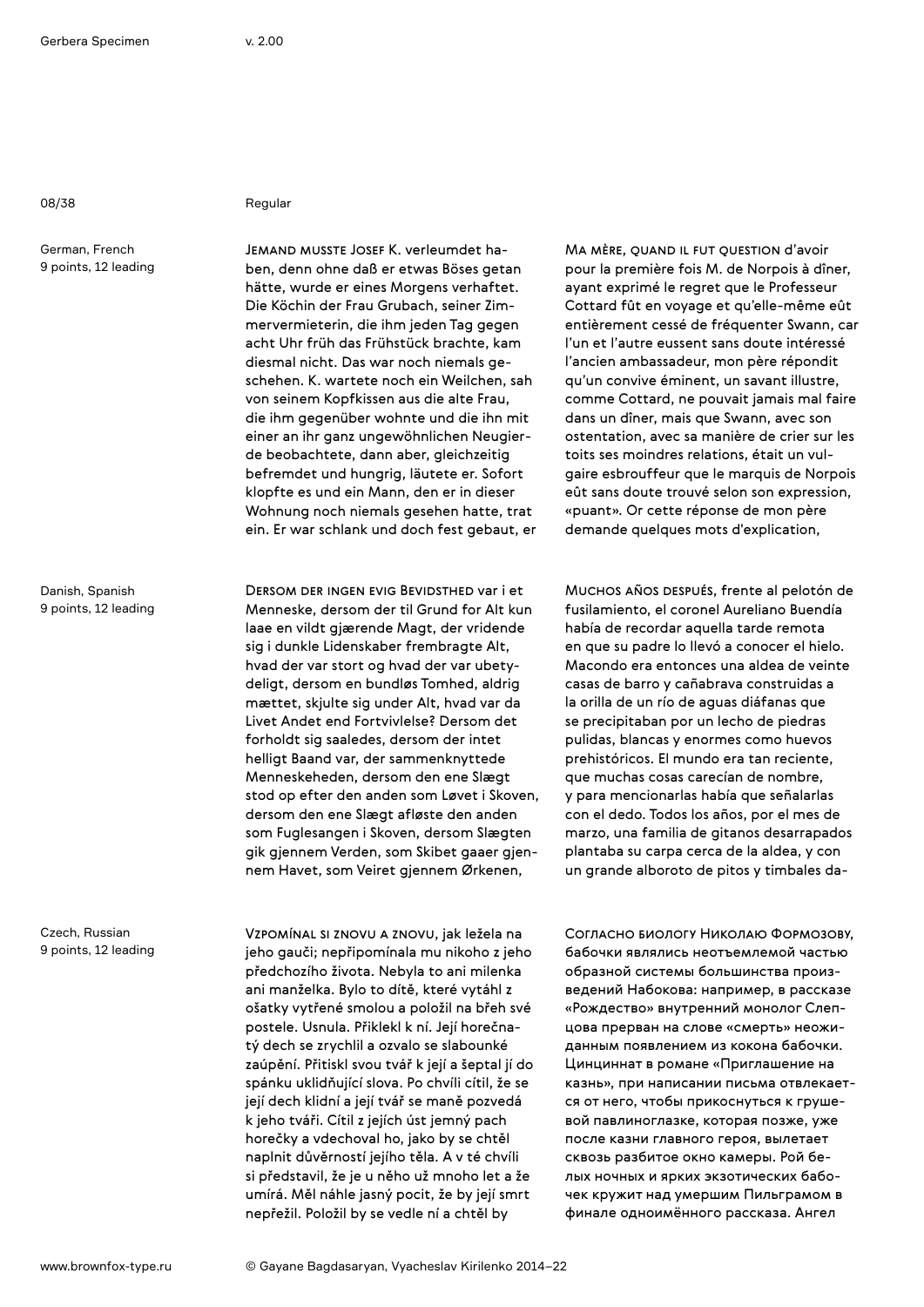06/38 Italic

### 48 points, 50 leading

*JEAN-PAUL SARTRE, (1905–1980) born in Paris in 1905, studied at the École* 

*JEAN-PAUL SARTRE, (1905– 1980) born in Paris in 1905, studied at the École Normale Supérieure from 1924 to 1929 and became* 

24 points, 28 leading

36 points, 40 leading

*JEAN-PAUL SARTRE, (1905–1980) born in Paris in 1905, studied at the École Normale Supérieure from 1924 to 1929 and became Professor of Philosophy at Le Havre in 1931. With the help of a stipend from the Institut Français he studied in Berlin (1932) the philosophies*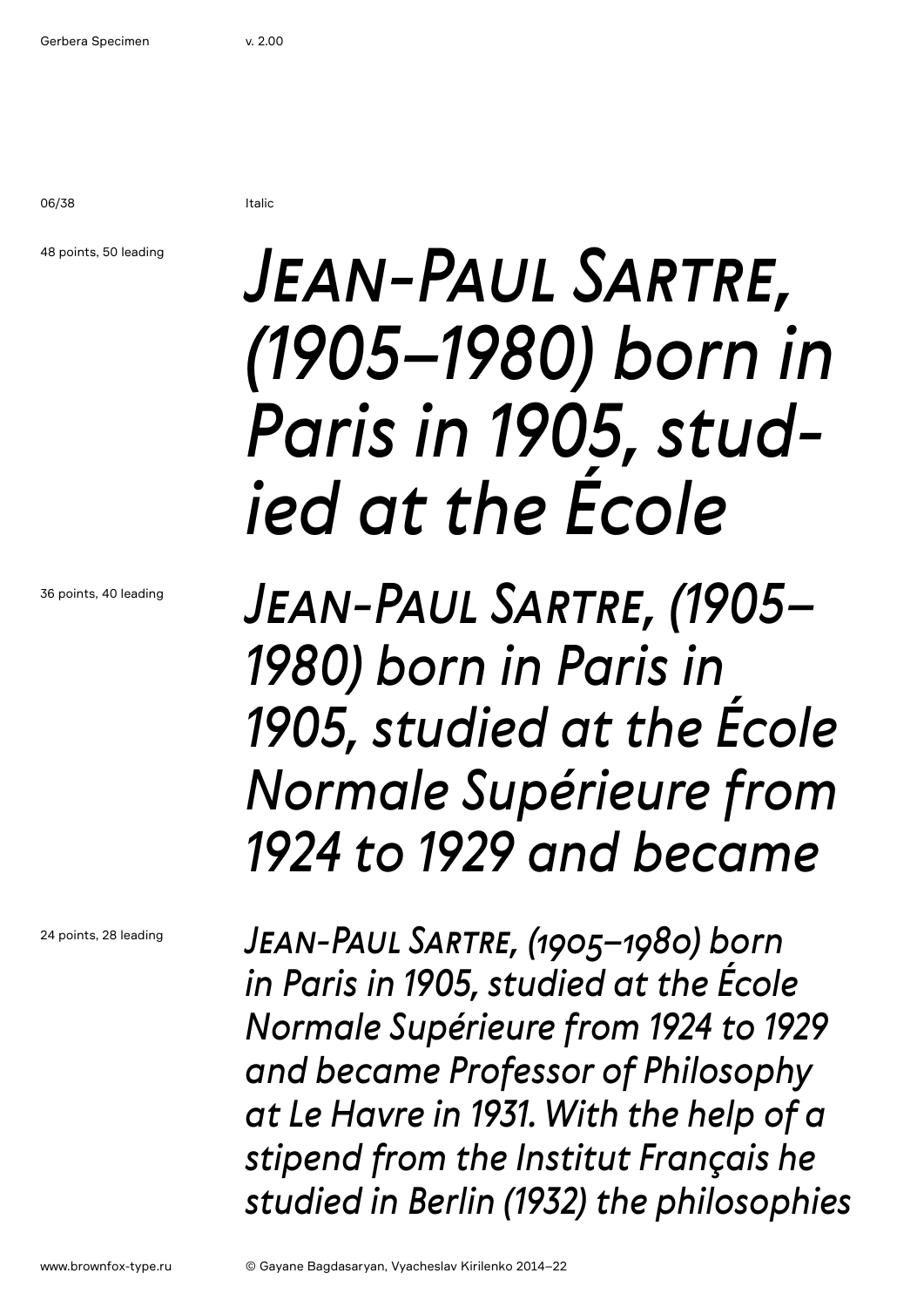07/38 Italic

14 points, 18.5 leading

*JEAN-PAUL SARTRE, (1905–1980) born in Paris in 1905, studied at the École Normale Supérieure from 1924 to 1929 and became Professor of Philosophy at Le Havre in 1931. With the help of a stipend from the Institut Français he studied in Berlin (1932) the philosophies of Edmund Husserl and Martin Heidegger. After further teaching at Le Havre, and then in Laon, he taught at the Lycée Pasteur in Paris from 1937 to 1939. Since the end of the Second World War, Sartre has been living as an independent writer. Sartre is one of those writers for whom a determined philosophical position is the centre of their artistic being. Although drawn from many sources, for example, Husserl's idea of a free, fully intentional consciousness and* 

12 points, 16 leading

*JEAN-PAUL SARTRE, (1905–1980) born in Paris in 1905, studied at the École Normale Supérieure from 1924 to 1929 and became Professor of Philosophy at Le Havre in 1931. With the help of a stipend from the Institut Français he studied in Berlin (1932) the philosophies of Edmund Husserl and Martin Heidegger. After further teaching at Le Havre, and then in Laon, he taught at the Lycée Pasteur in Paris from 1937 to 1939. Since the end of the Second World War, Sartre has been living as an independent writer. Sartre is one of those writers for whom a determined philosophical position is the centre of their artistic being. Although drawn from many sources, for example, Husserl's idea of a free, fully intentional consciousness and Heidegger's existentialism, the existentialism Sartre formulated and popularized is profoundly original. Its popularity and that of its author reached a climax in the forties, and Sartre's theoretical writings as well as his novels and plays constitute one of the main inspirational* 

9 points, 12 leading

*JEAN-PAUL SARTRE, (1905–1980) born in Paris in 1905, studied at the École Normale Supérieure from 1924 to 1929 and became Professor of Philosophy at Le Havre in 1931. With the help of a stipend from the Institut Français he studied in Berlin (1932) the philosophies of Edmund Husserl and Martin Heidegger. After further teaching at Le Havre, and then in Laon, he taught at the Lycée Pasteur in Paris from 1937 to 1939. Since the end of the Second World War, Sartre has been living as an independent writer. Sartre is one of those writers for whom a determined philosophical position is the centre of their artistic being. Although drawn from many sources, for example, Husserl's idea of a free, fully intentional consciousness and Heidegger's existentialism, the existentialism Sartre* 

*formulated and popularized is profoundly original. Its popularity and that of its author reached a climax in the forties, and Sartre's theoretical writings as well as his novels and plays constitute one of the main inspirational sources of modern literature. In his philosophical view atheism is taken for granted; the "loss of God" is not mourned. Man is condemned to freedom, a freedom from all authority, which he may seek to evade, distort, and deny but which he will have to face if he is to become a moral being. The meaning of man's life is not established before his existence. Once the terrible freedom is acknowledged, man has to make this meaning himself, has to commit himself to a role in this world, has to commit his freedom. And this attempt to make oneself is futile without*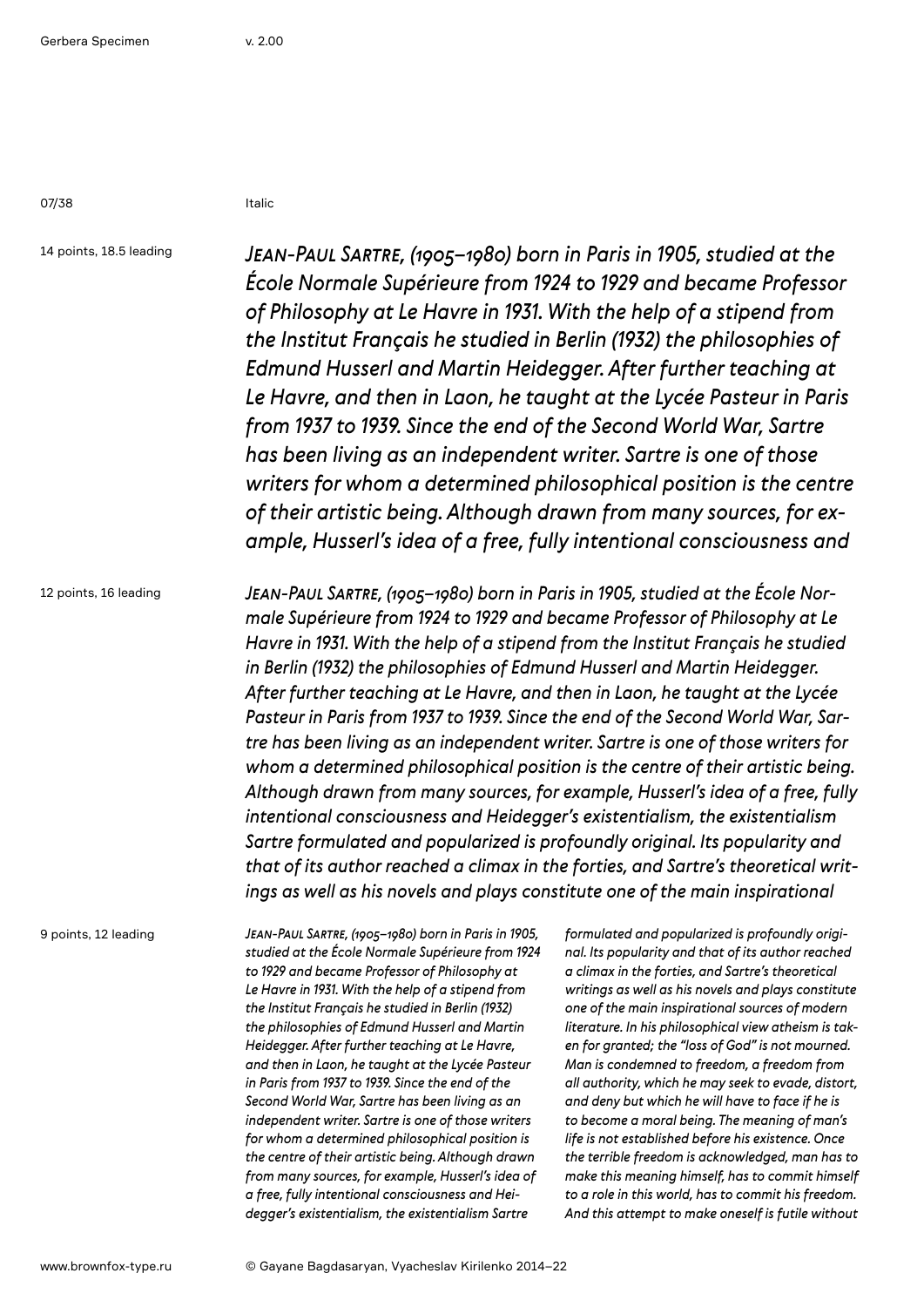08/38 Italic

German, French 9 points, 12 leading

Danish, Spanish 9 points, 12 leading

Czech, Russian 9 points, 12 leading

*JEMAND MUSSTE JOSEF K. verleumdet haben, denn ohne daß er etwas Böses getan hätte, wurde er eines Morgens verhaftet. Die Köchin der Frau Grubach, seiner Zimmervermieterin, die ihm jeden Tag gegen acht Uhr früh das Frühstück brachte, kam diesmal nicht. Das war noch niemals geschehen. K. wartete noch ein Weilchen, sah von seinem Kopfkissen aus die alte Frau, die ihm gegenüber wohnte und die ihn mit einer an ihr ganz ungewöhnlichen Neugierde beobachtete, dann aber, gleichzeitig befremdet und hungrig, läutete er. Sofort klopfte es und ein Mann, den er in dieser Wohnung noch niemals gesehen hatte, trat ein. Er war schlank und doch fest gebaut, er trug ein anliegendes schwarzes Kleid, das, ähnlich den Reiseanzügen, mit verschiedenen Falten,* 

*DERSOM DER INGEN EVIG BEVIDSTHED var i et Menneske, dersom der til Grund for Alt kun laae en vildt gjærende Magt, der vridende sig i dunkle Lidenskaber frembragte Alt, hvad der var stort og hvad der var ubetydeligt, dersom en bundløs Tomhed, aldrig mættet, skjulte sig under Alt, hvad var da Livet Andet end Fortvivlelse? Dersom det forholdt sig saaledes, dersom der intet helligt Baand var, der sammenknyttede Menneskeheden, dersom den ene Slægt stod op efter den anden som Løvet i Skoven, dersom den ene Slægt afløste den anden som Fuglesangen i Skoven, dersom Slægten gik gjennem Verden, som Skibet gaaer gjennem Havet, som Veiret gjennem Ørkenen, en tankeløs og ufrugtbar Gjerning, dersom en evig Glemsel altid hungrig lurede paa sit Bytte, og der* 

*MA MÈRE, QUAND IL FUT QUESTION d'avoir pour la première fois M. de Norpois à dîner, ayant exprimé le regret que le Professeur Cottard fût en voyage et qu'elle-même eût entièrement cessé de fréquenter Swann, car l'un et l'autre eussent sans doute intéressé l'ancien ambassadeur, mon père répondit qu'un convive éminent, un savant illustre, comme Cottard, ne pouvait jamais mal faire dans un dîner, mais que Swann, avec son ostentation, avec sa manière de crier sur les toits ses moindres relations, était un vulgaire esbrouffeur que le marquis de Norpois eût sans doute trouvé selon son expression, «puant». Or cette réponse de mon père demande quelques mots d'explication, certaines personnes se souvenant peut-être d'un Cottard bien médiocre et d'un* 

*MUCHOS AÑOS DESPUÉS, frente al pelotón de fusilamiento, el coronel Aureliano Buendía había de recordar aquella tarde remota en que su padre lo llevó a conocer el hielo. Macondo era entonces una aldea de veinte casas de barro y cañabrava construidas a la orilla de un río de aguas diáfanas que se precipitaban por un lecho de piedras pulidas, blancas y enormes como huevos prehistóricos. El mundo era tan reciente, que muchas cosas carecían de nombre, y para mencionarlas había que señalarlas con el dedo. Todos los años, por el mes de marzo, una familia de gitanos desarrapados plantaba su carpa cerca de la aldea, y con un grande alboroto de pitos y timbales daban a conocer los nuevos inventos. Primero llevaron el imán. Un gitano corpulento de barba* 

*VZPOMÍNAL SI ZNOVU A ZNOVU, jak ležela na jeho gauči; nepřipomínala mu nikoho z jeho předchozího života. Nebyla to ani milenka ani manželka. Bylo to dítě, které vytáhl z ošatky vytřené smolou a položil na břeh své postele. Usnula. Přiklekl k ní. Její horečnatý dech se zrychlil a ozvalo se slabounké zaúpění. Přitiskl svou tvář k její a šeptal jí do spánku uklidňující slova. Po chvíli cítil, že se její dech klidní a její tvář se maně pozvedá k jeho tváři. Cítil z jejích úst jemný pach horečky a vdechoval ho, jako by se chtěl naplnit důvěrností jejího těla. A v té chvíli si představil, že je u něho už mnoho let a že umírá. Měl náhle jasný pocit, že by její smrt nepřežil. Položil by se vedle ní a chtěl by zemřít s ní. Pohnut tou představou, vtiskl v té chvíli tvář do polštáře vedle její hlavy a dlouho tak*  *СОГЛАСНО БИОЛОГУ НИКОЛАЮ ФОРМОЗОВУ, бабочки являлись неотъемлемой частью образной системы большинства произведений Набокова: например, в рассказе «Рождество» внутренний монолог Слепцова прерван на слове «смерть» неожиданным появлением из кокона бабочки. Цинциннат в романе «Приглашение на казнь», при написании письма отвлекается от него, чтобы прикоснуться к грушевой павлиноглазке, которая позже, уже после казни главного героя, вылетает сквозь разбитое окно камеры. Рой белых ночных и ярких экзотических бабочек кружит над умершим Пильграмом в финале одноимённого рассказа. Ангел в рассказе «Удар крыла» по описанию писателя подобен ночной бабочке:*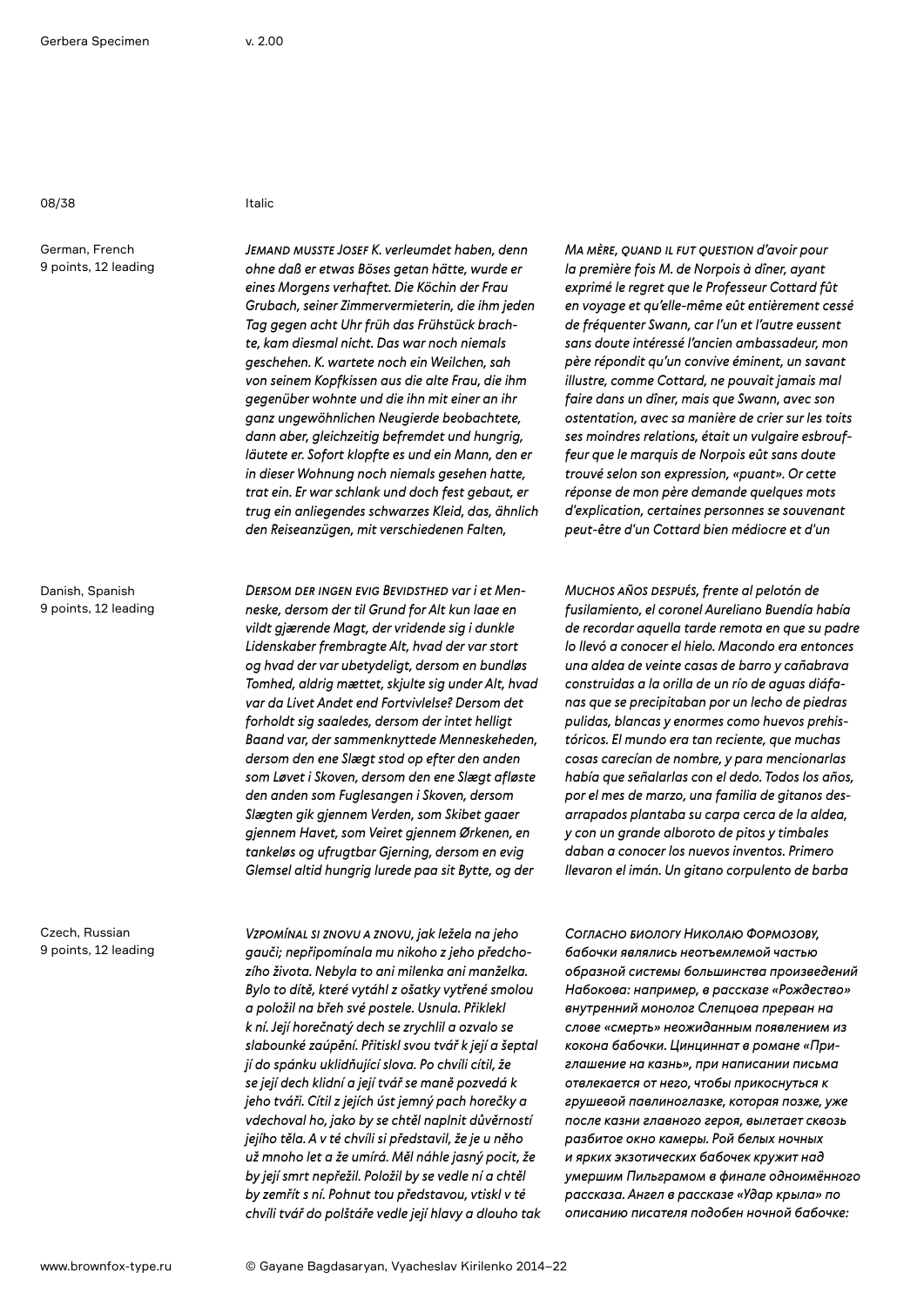06/38 Medium

### 48 points, 50 leading

# Jean-Paul Sartre, (1905–1980) born in Paris in 1905, studied at the

Jean-Paul Sartre, (1905–1980) born in Paris in 1905, studied at the École Normale Supérieure from 1924

Jean-Paul Sartre, (1905–1980) born in Paris in 1905, studied at the École Normale Supérieure from 1924 to 1929 and became Professor of Philosophy at Le Havre in 1931. With the help of a stipend from the Institut Français he studied in

36 points, 40 leading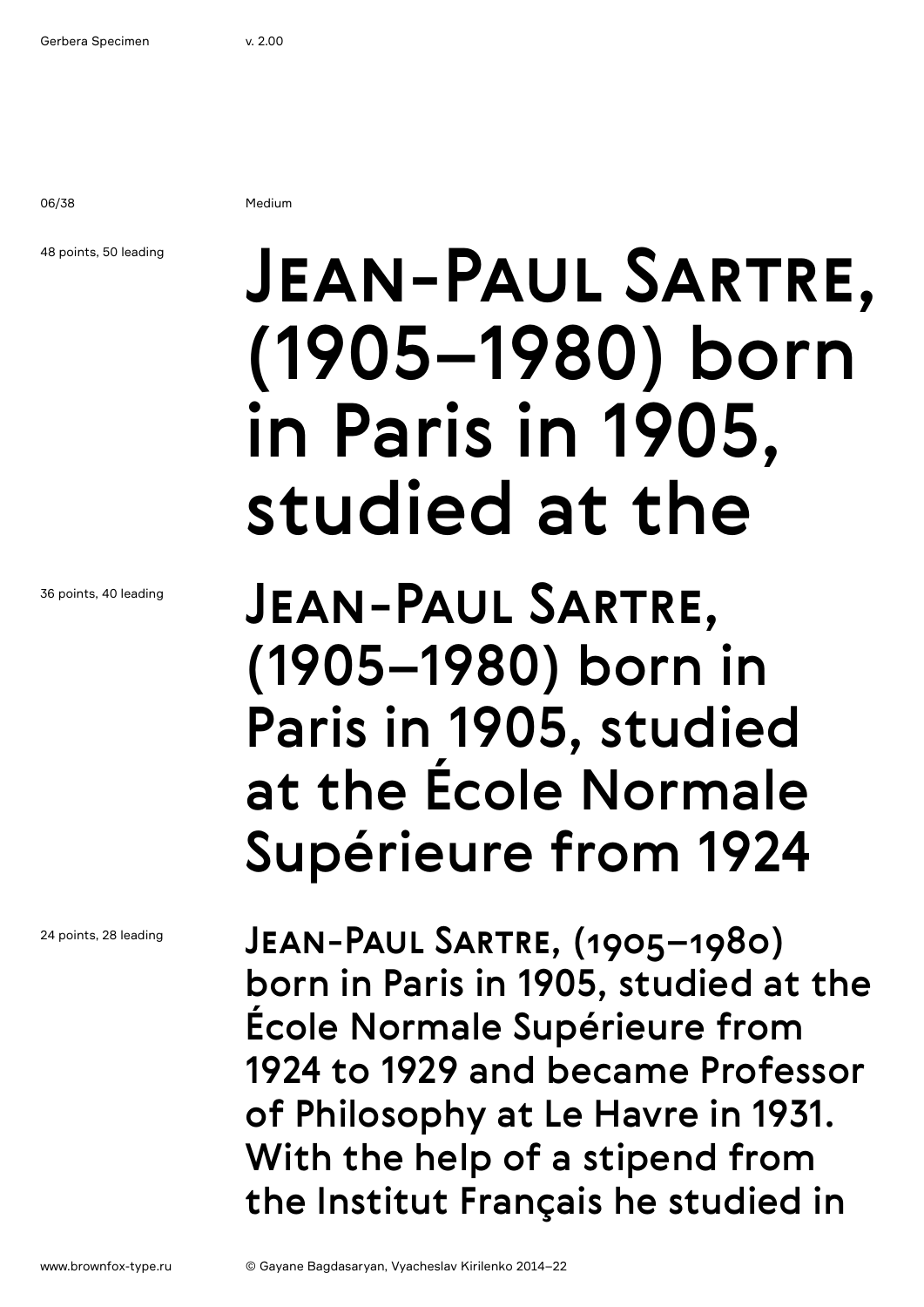07/38 Medium

14 points, 18.5 leading

Jean-Paul Sartre, (1905–1980) born in Paris in 1905, studied at the École Normale Supérieure from 1924 to 1929 and became Professor of Philosophy at Le Havre in 1931. With the help of a stipend from the Institut Français he studied in Berlin (1932) the philosophies of Edmund Husserl and Martin Heidegger. After further teaching at Le Havre, and then in Laon, he taught at the Lycée Pasteur in Paris from 1937 to 1939. Since the end of the Second World War, Sartre has been living as an independent writer. Sartre is one of those writers for whom a determined philosophical position is the centre of their artistic being. Although

12 points, 16 leading

Jean-Paul Sartre, (1905–1980) born in Paris in 1905, studied at the École Normale Supérieure from 1924 to 1929 and became Professor of Philosophy at Le Havre in 1931. With the help of a stipend from the Institut Français he studied in Berlin (1932) the philosophies of Edmund Husserl and Martin Heidegger. After further teaching at Le Havre, and then in Laon, he taught at the Lycée Pasteur in Paris from 1937 to 1939. Since the end of the Second World War, Sartre has been living as an independent writer. Sartre is one of those writers for whom a determined philosophical position is the centre of their artistic being. Although drawn from many sources, for example, Husserl's idea of a free, fully intentional consciousness and Heidegger's existentialism, the existentialism Sartre formulated and popularized is profoundly original. Its popularity and that of

9 points, 12 leading

Jean-Paul Sartre, (1905–1980) born in Paris in 1905, studied at the École Normale Supérieure from 1924 to 1929 and became Professor of Philosophy at Le Havre in 1931. With the help of a stipend from the Institut Français he studied in Berlin (1932) the philosophies of Edmund Husserl and Martin Heidegger. After further teaching at Le Havre, and then in Laon, he taught at the Lycée Pasteur in Paris from 1937 to 1939. Since the end of the Second World War, Sartre has been living as an independent writer. Sartre is one of those writers for whom a determined philosophical position is the centre of their artistic being. Although drawn from many sources,

for example, Husserl's idea of a free, fully intentional consciousness and Heidegger's existentialism, the existentialism Sartre formulated and popularized is profoundly original. Its popularity and that of its author reached a climax in the forties, and Sartre's theoretical writings as well as his novels and plays constitute one of the main inspirational sources of modern literature. In his philosophical view atheism is taken for granted; the "loss of God" is not mourned. Man is condemned to freedom, a freedom from all authority, which he may seek to evade, distort, and deny but which he will have to face if he is to become a moral being. The meaning of man's life is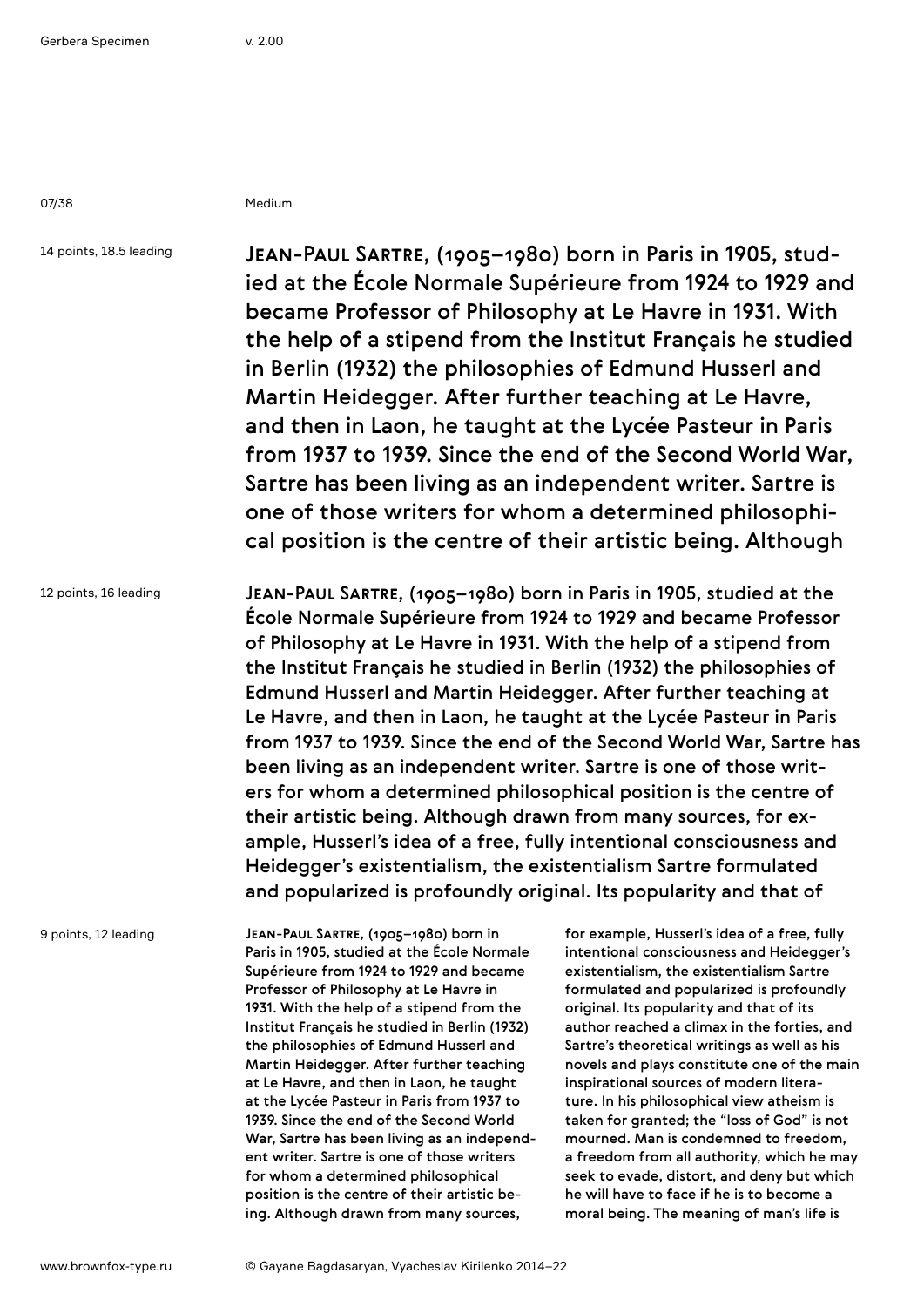German, French 9 points, 12 leading

Danish, Spanish 9 points, 12 leading

Czech, Russian 9 points, 12 leading

### 08/38 Medium

Jemand musste Josef K. verleumdet haben, denn ohne daß er etwas Böses getan hätte, wurde er eines Morgens verhaftet. Die Köchin der Frau Grubach, seiner Zimmervermieterin, die ihm jeden Tag gegen acht Uhr früh das Frühstück brachte, kam diesmal nicht. Das war noch niemals geschehen. K. wartete noch ein Weilchen, sah von seinem Kopfkissen aus die alte Frau, die ihm gegenüber wohnte und die ihn mit einer an ihr ganz ungewöhnlichen Neugierde beobachtete, dann aber, gleichzeitig befremdet und hungrig, läutete er. Sofort klopfte es und ein Mann, den er in dieser Wohnung noch niemals gesehen hatte, trat ein. Er war schlank und doch fest

Dersom der ingen evig Bevidsthed var i et Menneske, dersom der til Grund for Alt kun laae en vildt gjærende Magt, der vridende sig i dunkle Lidenskaber frembragte Alt, hvad der var stort og hvad der var ubetydeligt, dersom en bundløs Tomhed, aldrig mættet, skjulte sig under Alt, hvad var da Livet Andet end Fortvivlelse? Dersom det forholdt sig saaledes, dersom der intet helligt Baand var, der sammenknyttede Menneskeheden, dersom den ene Slægt stod op efter den anden som Løvet i Skoven, dersom den ene Slægt afløste den anden som Fuglesangen i Skoven, dersom Slægten gik gjennem Verden, som Skibet gaaer gjennem Havet, som Veiret gjennem Ørkenen,

Vzpomínal si znovu a znovu, jak ležela na jeho gauči; nepřipomínala mu nikoho z jeho předchozího života. Nebyla to ani milenka ani manželka. Bylo to dítě, které vytáhl z ošatky vytřené smolou a položil na břeh své postele. Usnula. Přiklekl k ní. Její horečnatý dech se zrychlil a ozvalo se slabounké zaúpění. Přitiskl svou tvář k její a šeptal jí do spánku uklidňující slova. Po chvíli cítil, že se její dech klidní a její tvář se maně pozvedá k jeho tváři. Cítil z jejích úst jemný pach horečky a vdechoval ho, jako by se chtěl naplnit důvěrností jejího těla. A v té chvíli si představil, že je u něho už mnoho let a že umírá. Měl náhle jasný pocit, že by její smrt nepřežil. Položil by se vedle ní a chtěl by

Ma mère, quand il fut question d'avoir pour la première fois M. de Norpois à dîner, ayant exprimé le regret que le Professeur Cottard fût en voyage et qu'elle-même eût entièrement cessé de fréquenter Swann, car l'un et l'autre eussent sans doute intéressé l'ancien ambassadeur, mon père répondit qu'un convive éminent, un savant illustre, comme Cottard, ne pouvait jamais mal faire dans un dîner, mais que Swann, avec son ostentation, avec sa manière de crier sur les toits ses moindres relations, était un vulgaire esbrouffeur que le marquis de Norpois eût sans doute trouvé selon son expression, «puant». Or cette réponse de mon père demande quelques

Muchos años después, frente al pelotón de fusilamiento, el coronel Aureliano Buendía había de recordar aquella tarde remota en que su padre lo llevó a conocer el hielo. Macondo era entonces una aldea de veinte casas de barro y cañabrava construidas a la orilla de un río de aguas diáfanas que se precipitaban por un lecho de piedras pulidas, blancas y enormes como huevos prehistóricos. El mundo era tan reciente, que muchas cosas carecían de nombre, y para mencionarlas había que señalarlas con el dedo. Todos los años, por el mes de marzo, una familia de gitanos desarrapados plantaba su carpa cerca de la aldea, y con un grande alboroto de pitos y timbales da-

Согласно биологу Николаю Формозову, бабочки являлись неотъемлемой частью образной системы большинства произведений Набокова: например, в рассказе «Рождество» внутренний монолог Слепцова прерван на слове «смерть» неожиданным появлением из кокона бабочки. Цинциннат в романе «Приглашение на казнь», при написании письма отвлекается от него, чтобы прикоснуться к грушевой павлиноглазке, которая позже, уже после казни главного героя, вылетает сквозь разбитое окно камеры. Рой белых ночных и ярких экзотических бабочек кружит над умершим Пильграмом в финале одноимённого рассказа. Ангел в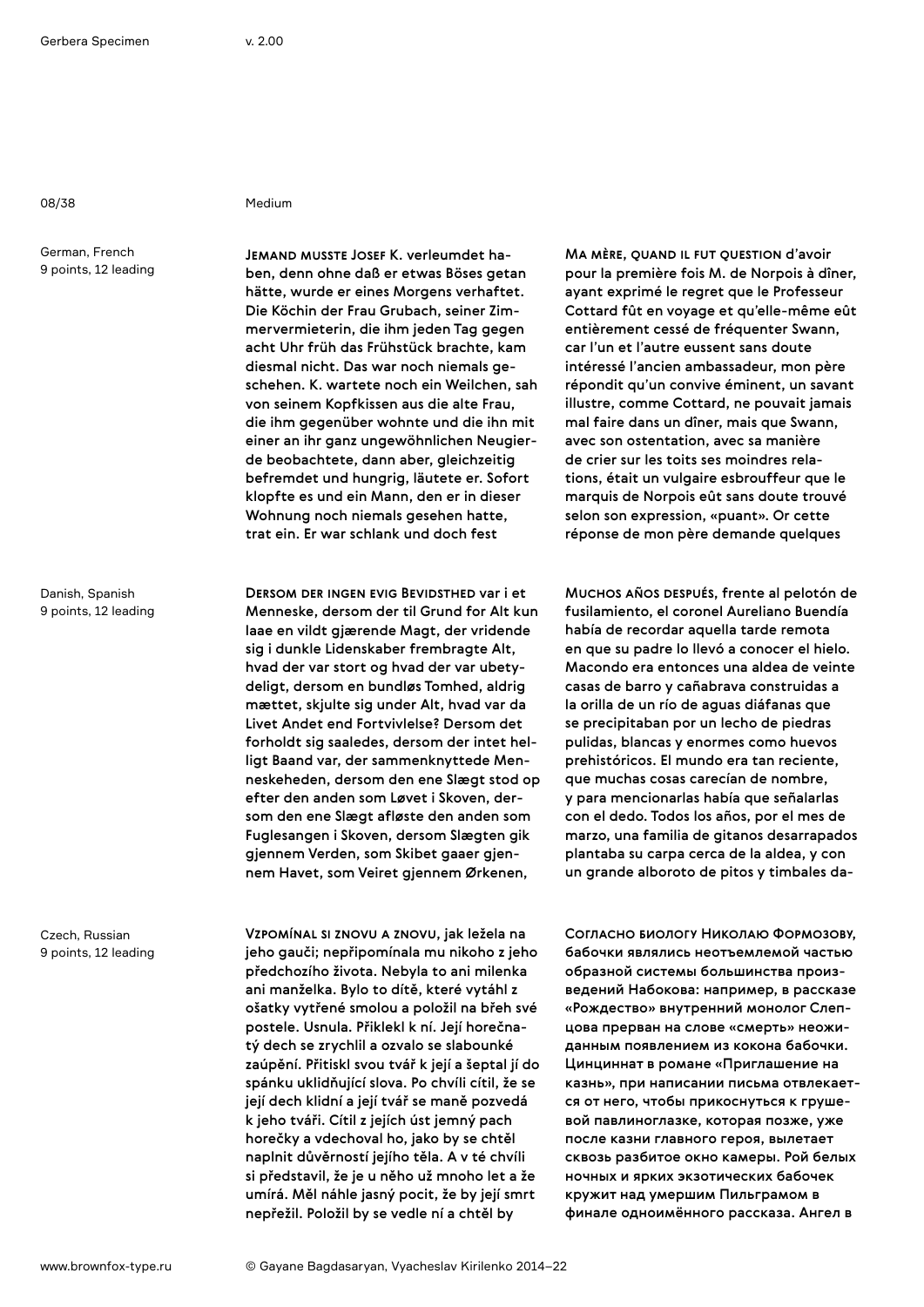06/38 Medium Italic

48 points, 50 leading

36 points, 40 leading

# *Jean-Paul Sartre, (1905–1980) born in Paris in 1905, studied at the École*

*Jean-Paul Sartre, (1905– 1980) born in Paris in 1905, studied at the École Normale Supérieure from 1924 to 1929 and became* 

24 points, 28 leading

*Jean-Paul Sartre, (1905–1980) born in Paris in 1905, studied at the École Normale Supérieure from 1924 to 1929 and became Professor of Philosophy at Le Havre in 1931. With the help of a stipend from the Institut Français he studied in Berlin (1932) the philoso-*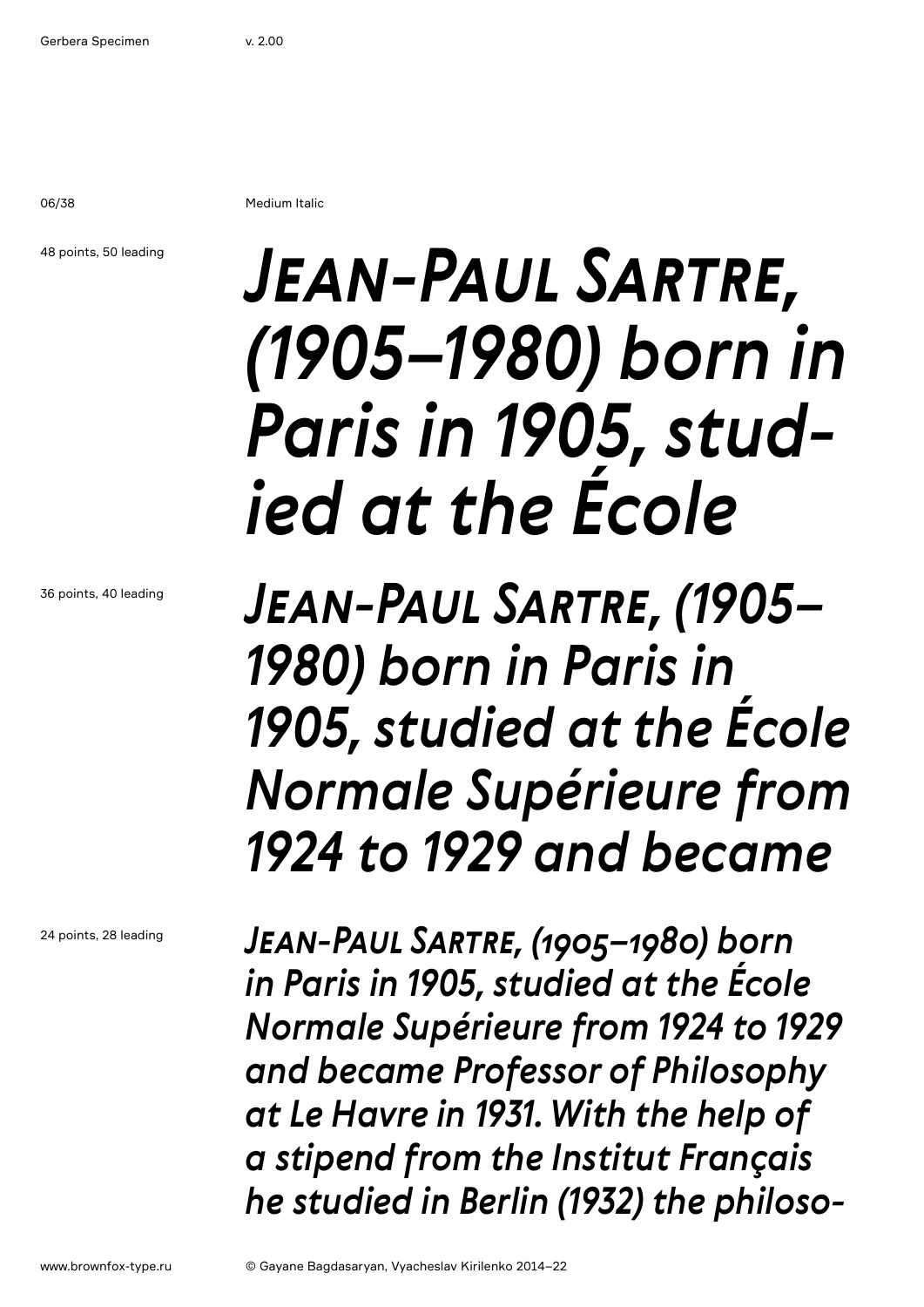07/38 Medium Italic

14 points, 18.5 leading

*Jean-Paul Sartre, (1905–1980) born in Paris in 1905, studied at the École Normale Supérieure from 1924 to 1929 and became Professor of Philosophy at Le Havre in 1931. With the help of a stipend from the Institut Français he studied in Berlin (1932) the philosophies of Edmund Husserl and Martin Heidegger. After further teaching at Le Havre, and then in Laon, he taught at the Lycée Pasteur in Paris from 1937 to 1939. Since the end of the Second World War, Sartre has been living as an independent writer. Sartre is one of those writers for whom a determined philosophical position is the centre of their artistic being. Although drawn from many sources, for example, Husserl's idea of a free, fully intentional conscious-*

12 points, 16 leading

*Jean-Paul Sartre, (1905–1980) born in Paris in 1905, studied at the École Normale Supérieure from 1924 to 1929 and became Professor of Philosophy at Le Havre in 1931. With the help of a stipend from the Institut Français he studied in Berlin (1932) the philosophies of Edmund Husserl and Martin Heidegger. After further teaching at Le Havre, and then in Laon, he taught at the Lycée Pasteur in Paris from 1937 to 1939. Since the end of the Second World War, Sartre has been living as an independent writer. Sartre is one of those writers for whom a determined philosophical position is the centre of their artistic being. Although drawn from many sources, for example, Husserl's idea of a free, fully intentional consciousness and Heidegger's existentialism, the existentialism Sartre formulated and popularized is profoundly original. Its popularity and that of its author reached a climax in the forties, and Sartre's theoretical writings as well as his novels and plays constitute* 

9 points, 12 leading

*Jean-Paul Sartre, (1905–1980) born in Paris in 1905, studied at the École Normale Supérieure from 1924 to 1929 and became Professor of Philosophy at Le Havre in 1931. With the help of a stipend from the Institut Français he studied in Berlin (1932) the philosophies of Edmund Husserl and Martin Heidegger. After further teaching at Le Havre, and then in Laon, he taught at the Lycée Pasteur in Paris from 1937 to 1939. Since the end of the Second World War, Sartre has been living as an independent writer. Sartre is one of those writers for whom a determined philosophical position is the centre of their artistic being. Although drawn from many sources, for example, Husserl's idea of a free, fully intentional consciousness and Heidegger's existen-*

*tialism, the existentialism Sartre formulated and popularized is profoundly original. Its popularity and that of its author reached a climax in the forties, and Sartre's theoretical writings as well as his novels and plays constitute one of the main inspirational sources of modern literature. In his philosophical view atheism is taken for granted; the "loss of God" is not mourned. Man is condemned to freedom, a freedom from all authority, which he may seek to evade, distort, and deny but which he will have to face if he is to become a moral being. The meaning of man's life is not established before his existence. Once the terrible freedom is acknowledged, man has to make this meaning himself, has to commit himself to a role in this world, has to commit his*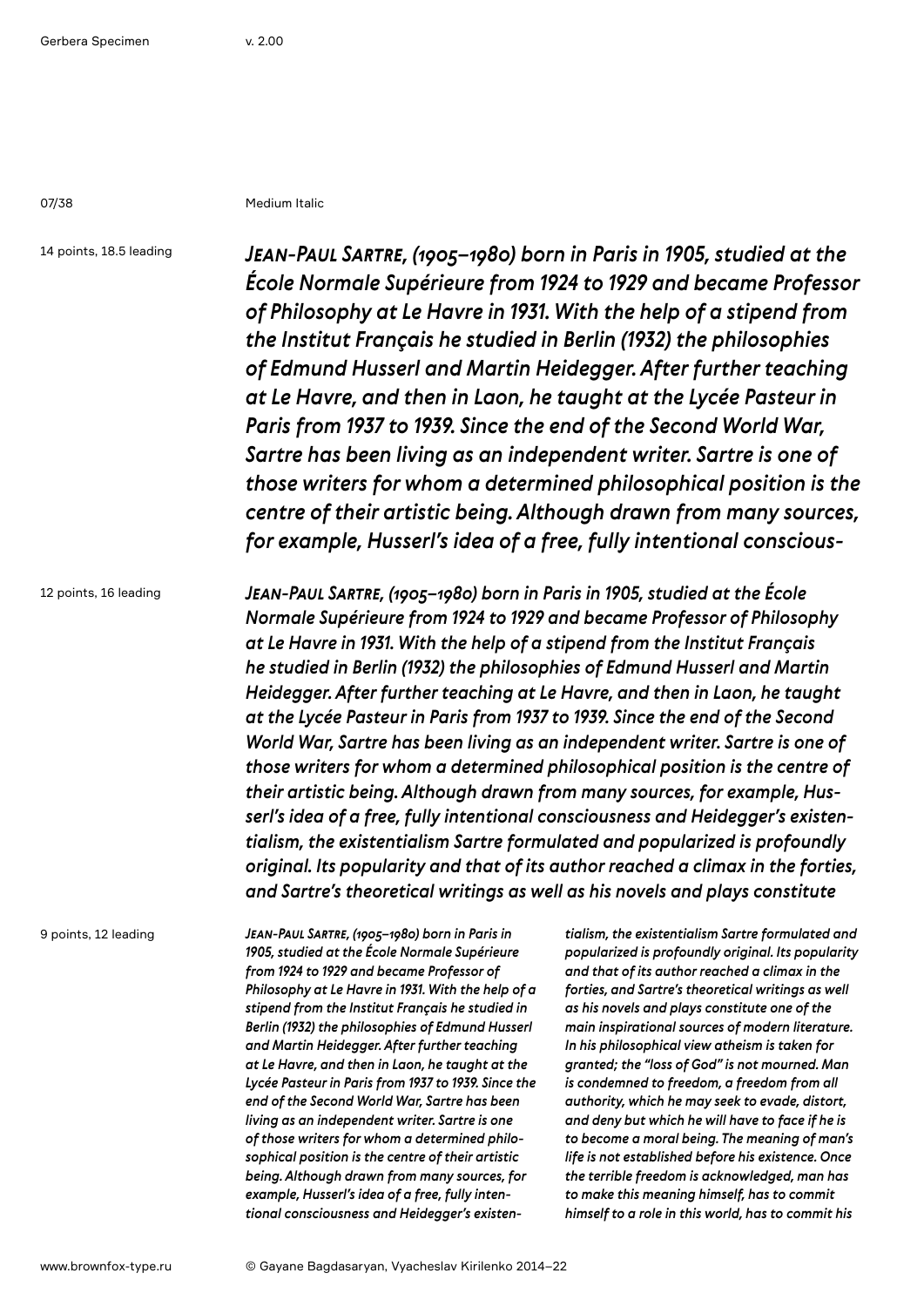German, French 9 points, 12 leading

Danish, Spanish 9 points, 12 leading

### 08/38 Medium Italic

*Jemand musste Josef K. verleumdet haben, denn ohne daß er etwas Böses getan hätte, wurde er eines Morgens verhaftet. Die Köchin der Frau Grubach, seiner Zimmervermieterin, die ihm jeden Tag gegen acht Uhr früh das Frühstück brachte, kam diesmal nicht. Das war noch niemals geschehen. K. wartete noch ein Weilchen, sah von seinem Kopfkissen aus die alte Frau, die ihm gegenüber wohnte und die ihn mit einer an ihr ganz ungewöhnlichen Neugierde beobachtete, dann aber, gleichzeitig befremdet und hungrig, läutete er. Sofort klopfte es und ein Mann, den er in dieser Wohnung noch niemals gesehen hatte, trat ein. Er war schlank und doch fest gebaut, er trug ein anliegendes schwarzes Kleid, das, ähnlich den Reiseanzügen, mit verschiedenen Falten,* 

*Dersom der ingen evig Bevidsthed var i et Menneske, dersom der til Grund for Alt kun laae en vildt gjærende Magt, der vridende sig i dunkle Lidenskaber frembragte Alt, hvad der var stort og hvad der var ubetydeligt, dersom en bundløs Tomhed, aldrig mættet, skjulte sig under Alt, hvad var da Livet Andet end Fortvivlelse? Dersom det forholdt sig saaledes, dersom der intet helligt Baand var, der sammenknyttede Menneskeheden, dersom den ene Slægt stod op efter den anden som Løvet i Skoven, dersom den ene Slægt afløste den anden som Fuglesangen i Skoven, dersom Slægten gik gjennem Verden, som Skibet gaaer gjennem Havet, som Veiret gjennem Ørkenen, en tankeløs og ufrugtbar Gjerning, dersom en evig Glemsel altid hungrig* 

*Ma mère, quand il fut question d'avoir pour la première fois M. de Norpois à dîner, ayant exprimé le regret que le Professeur Cottard fût en voyage et qu'elle-même eût entièrement cessé de fréquenter Swann, car l'un et l'autre eussent sans doute intéressé l'ancien ambassadeur, mon père répondit qu'un convive éminent, un savant illustre, comme Cottard, ne pouvait jamais mal faire dans un dîner, mais que Swann, avec son ostentation, avec sa manière de crier sur les toits ses moindres relations, était un vulgaire esbrouffeur que le marquis de Norpois eût sans doute trouvé selon son expression, «puant». Or cette réponse de mon père demande quelques mots d'explication, certaines personnes se souvenant peut-être d'un Cottard bien médiocre* 

*Muchos años después, frente al pelotón de fusilamiento, el coronel Aureliano Buendía había de recordar aquella tarde remota en que su padre lo llevó a conocer el hielo. Macondo era entonces una aldea de veinte casas de barro y cañabrava construidas a la orilla de un río de aguas diáfanas que se precipitaban por un lecho de piedras pulidas, blancas y enormes como huevos prehistóricos. El mundo era tan reciente, que muchas cosas carecían de nombre, y para mencionarlas había que señalarlas con el dedo. Todos los años, por el mes de marzo, una familia de gitanos desarrapados plantaba su carpa cerca de la aldea, y con un grande alboroto de pitos y timbales daban a conocer los nuevos inventos. Primero llevaron el imán. Un gitano corpulento* 

Czech, Russian 9 points, 12 leading

*Vzpomínal si znovu a znovu, jak ležela na jeho gauči; nepřipomínala mu nikoho z jeho předchozího života. Nebyla to ani milenka ani manželka. Bylo to dítě, které vytáhl z ošatky vytřené smolou a položil na břeh své postele. Usnula. Přiklekl k ní. Její horečnatý dech se zrychlil a ozvalo se slabounké zaúpění. Přitiskl svou tvář k její a šeptal jí do spánku uklidňující slova. Po chvíli cítil, že se její dech klidní a její tvář se maně pozvedá k jeho tváři. Cítil z jejích úst jemný pach horečky a vdechoval ho, jako by se chtěl naplnit důvěrností jejího těla. A v té chvíli si představil, že je u něho už mnoho let a že umírá. Měl náhle jasný pocit, že by její smrt nepřežil. Položil by se vedle ní a chtěl by zemřít s ní. Pohnut tou představou, vtiskl v té chvíli tvář do polštáře vedle její hlavy a* 

*Согласно биологу Николаю Формозову, бабочки являлись неотъемлемой частью образной системы большинства произведений Набокова: например, в рассказе «Рождество» внутренний монолог Слепцова прерван на слове «смерть» неожиданным появлением из кокона бабочки. Цинциннат в романе «Приглашение на казнь», при написании письма отвлекается от него, чтобы прикоснуться к грушевой павлиноглазке, которая позже, уже после казни главного героя, вылетает сквозь разбитое окно камеры. Рой белых ночных и ярких экзотических бабочек кружит над умершим Пильграмом в финале одноимённого рассказа. Ангел в рассказе «Удар крыла» по описанию писателя подобен ночной бабочке:*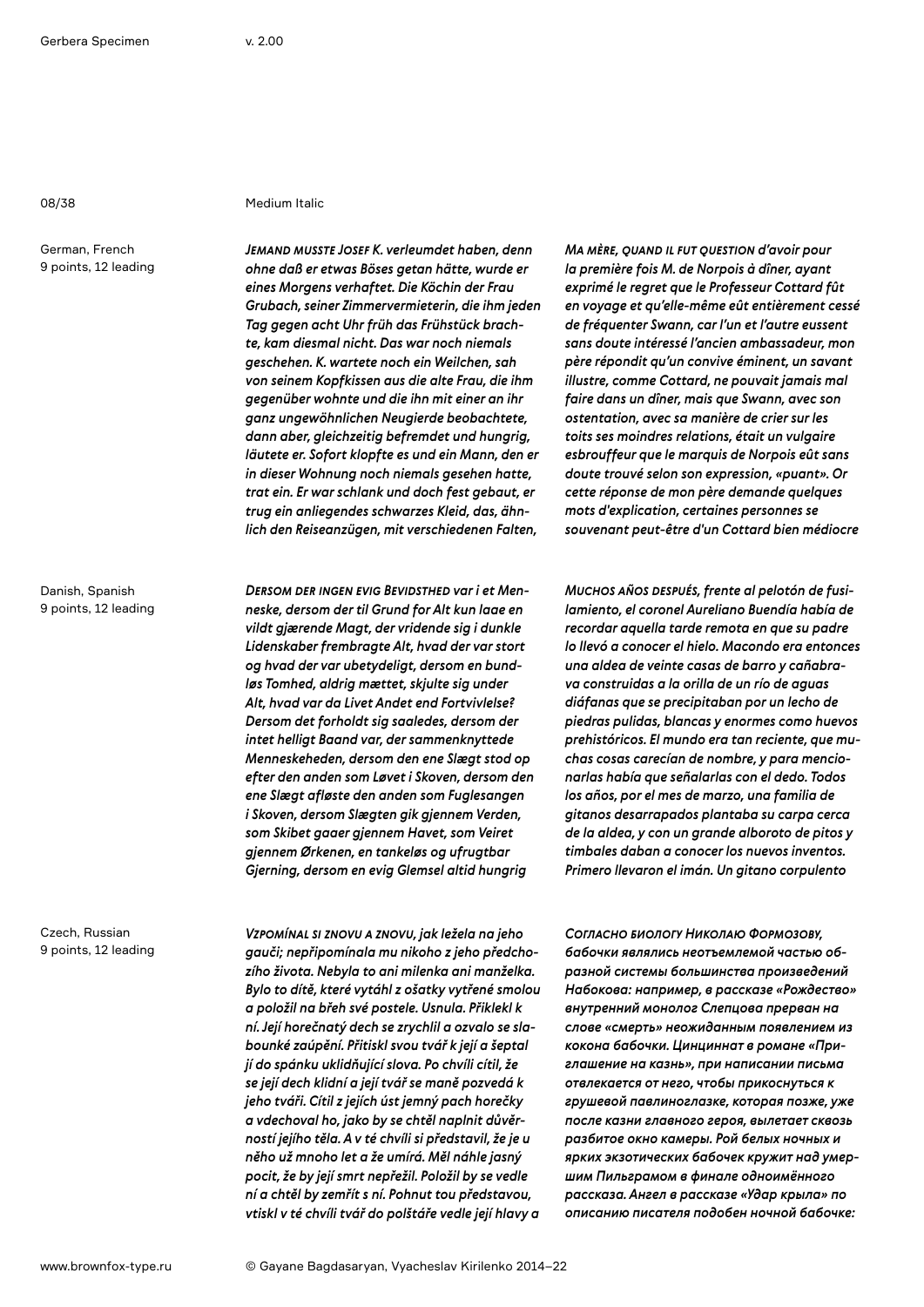06/38 Bold

48 points, 50 leading

# **Jean-Paul Sartre, (1905–1980) born in Paris in 1905, studied at the**

**Jean-Paul Sartre, (1905–1980) born in Paris in 1905, studied at the École Normale Supérieure from 1924** 

**Jean-Paul Sartre, (1905–1980) born in Paris in 1905, studied at the École Normale Supérieure from 1924 to 1929 and became Professor of Philosophy at Le Havre in 1931. With the help of a stipend from the Institut Français he studied in** 

24 points, 28 leading

36 points, 40 leading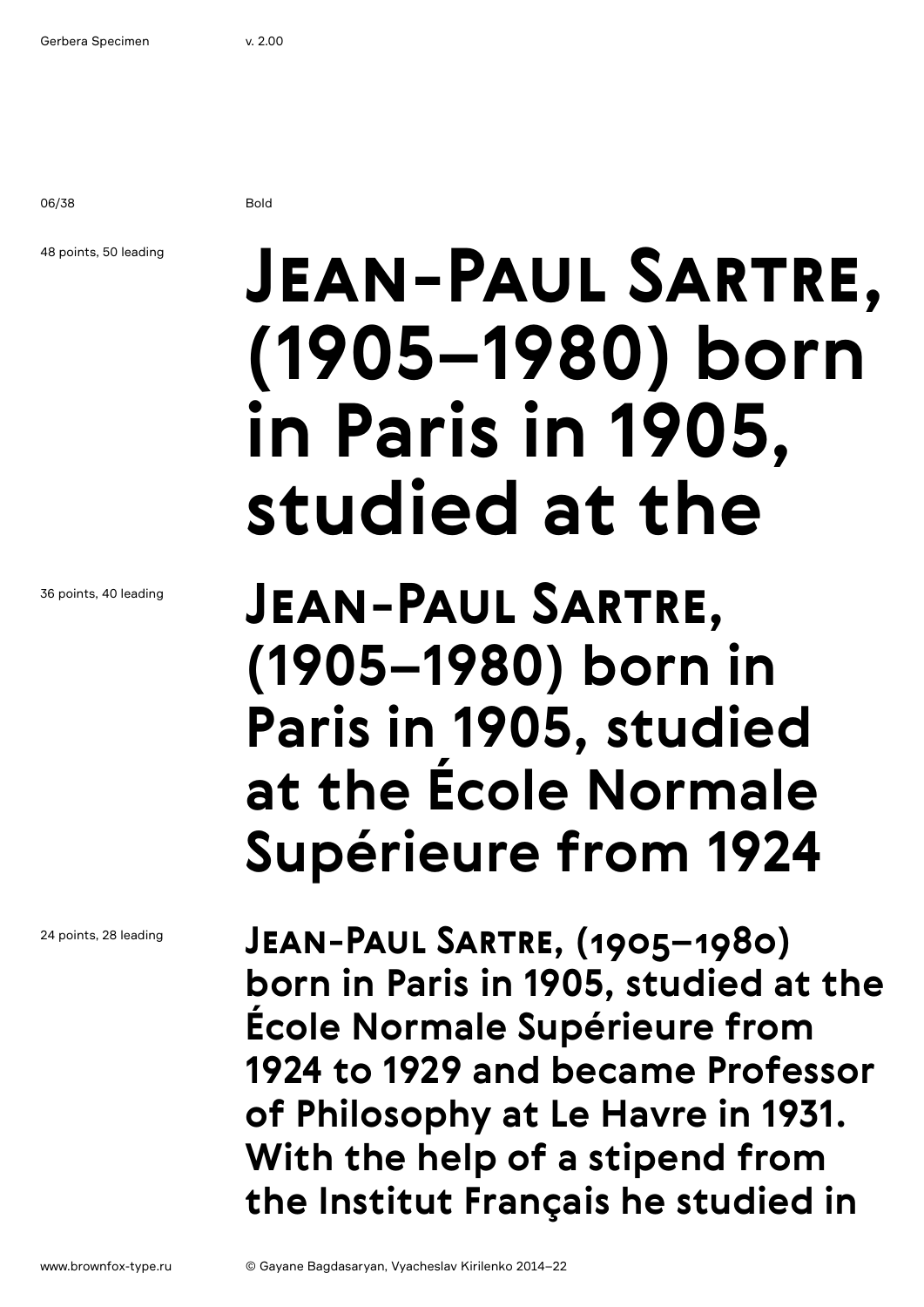07/38 Bold

14 points, 18.5 leading

**Jean-Paul Sartre, (1905–1980) born in Paris in 1905, studied at the École Normale Supérieure from 1924 to 1929 and became Professor of Philosophy at Le Havre in 1931. With the help of a stipend from the Institut Français he studied in Berlin (1932) the philosophies of Edmund Husserl and Martin Heidegger. After further teaching at Le Havre, and then in Laon, he taught at the Lycée Pasteur in Paris from 1937 to 1939. Since the end of the Second World War, Sartre has been living as an independent writer. Sartre is one of those writers for whom a determined philosophical position is the centre of their** 

12 points, 16 leading

**Jean-Paul Sartre, (1905–1980) born in Paris in 1905, studied at the École Normale Supérieure from 1924 to 1929 and became Professor of Philosophy at Le Havre in 1931. With the help of a stipend from the Institut Français he studied in Berlin (1932) the philosophies of Edmund Husserl and Martin Heidegger. After further teaching at Le Havre, and then in Laon, he taught at the Lycée Pasteur in Paris from 1937 to 1939. Since the end of the Second World War, Sartre has been living as an independent writer. Sartre is one of those writers for whom a determined philosophical position is the centre of their artistic being. Although drawn from many sources, for example, Husserl's idea of a free, fully intentional consciousness and Heidegger's existentialism, the existentialism Sartre formulated and popularized is profoundly original. Its popularity and that of** 

9 points, 12 leading

**Jean-Paul Sartre, (1905–1980) born in Paris in 1905, studied at the École Normale Supérieure from 1924 to 1929 and became Professor of Philosophy at Le Havre in 1931. With the help of a stipend from the Institut Français he studied in Berlin (1932) the philosophies of Edmund Husserl and Martin Heidegger. After further teaching at Le Havre, and then in Laon, he taught at the Lycée Pasteur in Paris from 1937 to 1939. Since the end of the Second World War, Sartre has been living as an independent writer. Sartre is one of those writers for whom a determined philosophical position is the centre of their artistic being. Although drawn from many** 

**sources, for example, Husserl's idea of a free, fully intentional consciousness and Heidegger's existentialism, the existentialism Sartre formulated and popularized is profoundly original. Its popularity and that of its author reached a climax in the forties, and Sartre's theoretical writings as well as his novels and plays constitute one of the main inspirational sources of modern literature. In his philosophical view atheism is taken for granted; the "loss of God" is not mourned. Man is condemned to freedom, a freedom from all authority, which he may seek to evade, distort, and deny but which he will have to face if he is to become a moral being. The mean-**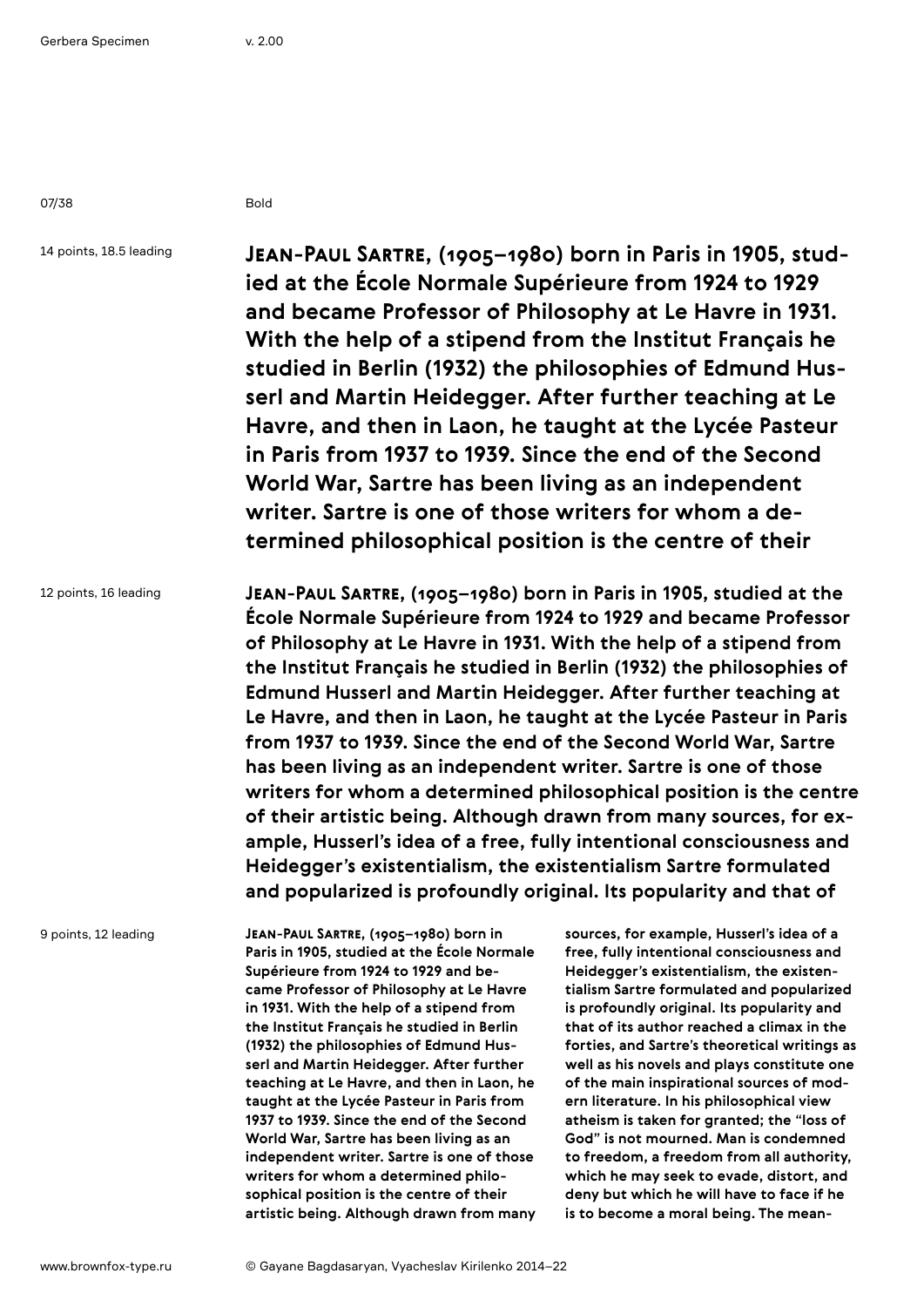08/38 Bold

German, French 9 points, 12 leading

Danish, Spanish 9 points, 12 leading

Czech, Russian 9 points, 12 leading

**Jemand musste Josef K. verleumdet haben, denn ohne daß er etwas Böses getan hätte, wurde er eines Morgens verhaftet. Die Köchin der Frau Grubach, seiner Zimmervermieterin, die ihm jeden Tag gegen acht Uhr früh das Frühstück brachte, kam diesmal nicht. Das war noch niemals geschehen. K. wartete noch ein Weilchen, sah von seinem Kopfkissen aus die alte Frau, die ihm gegenüber wohnte und die ihn mit einer an ihr ganz ungewöhnlichen Neugierde beobachtete, dann aber, gleichzeitig befremdet und hungrig, läutete er. Sofort klopfte es und ein Mann, den er in dieser Wohnung noch niemals gesehen hatte, trat ein. Er war schlank** 

**Dersom der ingen evig Bevidsthed var i et Menneske, dersom der til Grund for Alt kun laae en vildt gjærende Magt, der vridende sig i dunkle Lidenskaber frembragte Alt, hvad der var stort og hvad der var ubetydeligt, dersom en bundløs Tomhed, aldrig mættet, skjulte sig under Alt, hvad var da Livet Andet end Fortvivlelse? Dersom det forholdt sig saaledes, dersom der intet helligt Baand var, der sammenknyttede Menneskeheden, dersom den ene Slægt stod op efter den anden som Løvet i Skoven, dersom den ene Slægt afløste den anden som Fuglesangen i Skoven, dersom Slægten gik gjennem Verden, som Skibet gaaer gjennem Havet, som Veiret gjennem** 

**Ma mère, quand il fut question d'avoir pour la première fois M. de Norpois à dîner, ayant exprimé le regret que le Professeur Cottard fût en voyage et qu'ellemême eût entièrement cessé de fréquenter Swann, car l'un et l'autre eussent sans doute intéressé l'ancien ambassadeur, mon père répondit qu'un convive éminent, un savant illustre, comme Cottard, ne pouvait jamais mal faire dans un dîner, mais que Swann, avec son ostentation, avec sa manière de crier sur les toits ses moindres relations, était un vulgaire esbrouffeur que le marquis de Norpois eût sans doute trouvé selon son expression, «puant». Or cette réponse de mon père demande** 

**Muchos años después, frente al pelotón de fusilamiento, el coronel Aureliano Buendía había de recordar aquella tarde remota en que su padre lo llevó a conocer el hielo. Macondo era entonces una aldea de veinte casas de barro y cañabrava construidas a la orilla de un río de aguas diáfanas que se precipitaban por un lecho de piedras pulidas, blancas y enormes como huevos prehistóricos. El mundo era tan reciente, que muchas cosas carecían de nombre, y para mencionarlas había que señalarlas con el dedo. Todos los años, por el mes de marzo, una familia de gitanos desarrapados plantaba su carpa cerca de la aldea, y con un grande alboroto de pitos** 

**Vzpomínal si znovu a znovu, jak ležela na jeho gauči; nepřipomínala mu nikoho z jeho předchozího života. Nebyla to ani milenka ani manželka. Bylo to dítě, které vytáhl z ošatky vytřené smolou a položil na břeh své postele. Usnula. Přiklekl k ní. Její horečnatý dech se zrychlil a ozvalo se slabounké zaúpění. Přitiskl svou tvář k její a šeptal jí do spánku uklidňující slova. Po chvíli cítil, že se její dech klidní a její tvář se maně pozvedá k jeho tváři. Cítil z jejích úst jemný pach horečky a vdechoval ho, jako by se chtěl naplnit důvěrností jejího těla. A v té chvíli si představil, že je u něho už mnoho let a že umírá. Měl náhle jasný pocit, že by její smrt nepřežil. Položil by se** 

**Согласно биологу Николаю Формозову, бабочки являлись неотъемлемой частью образной системы большинства произведений Набокова: например, в рассказе «Рождество» внутренний монолог Слепцова прерван на слове «смерть» неожиданным появлением из кокона бабочки. Цинциннат в романе «Приглашение на казнь», при написании письма отвлекается от него, чтобы прикоснуться к грушевой павлиноглазке, которая позже, уже после казни главного героя, вылетает сквозь разбитое окно камеры. Рой белых ночных и ярких экзотических бабочек кружит над умершим Пильграмом в финале одноимённого рассказа.**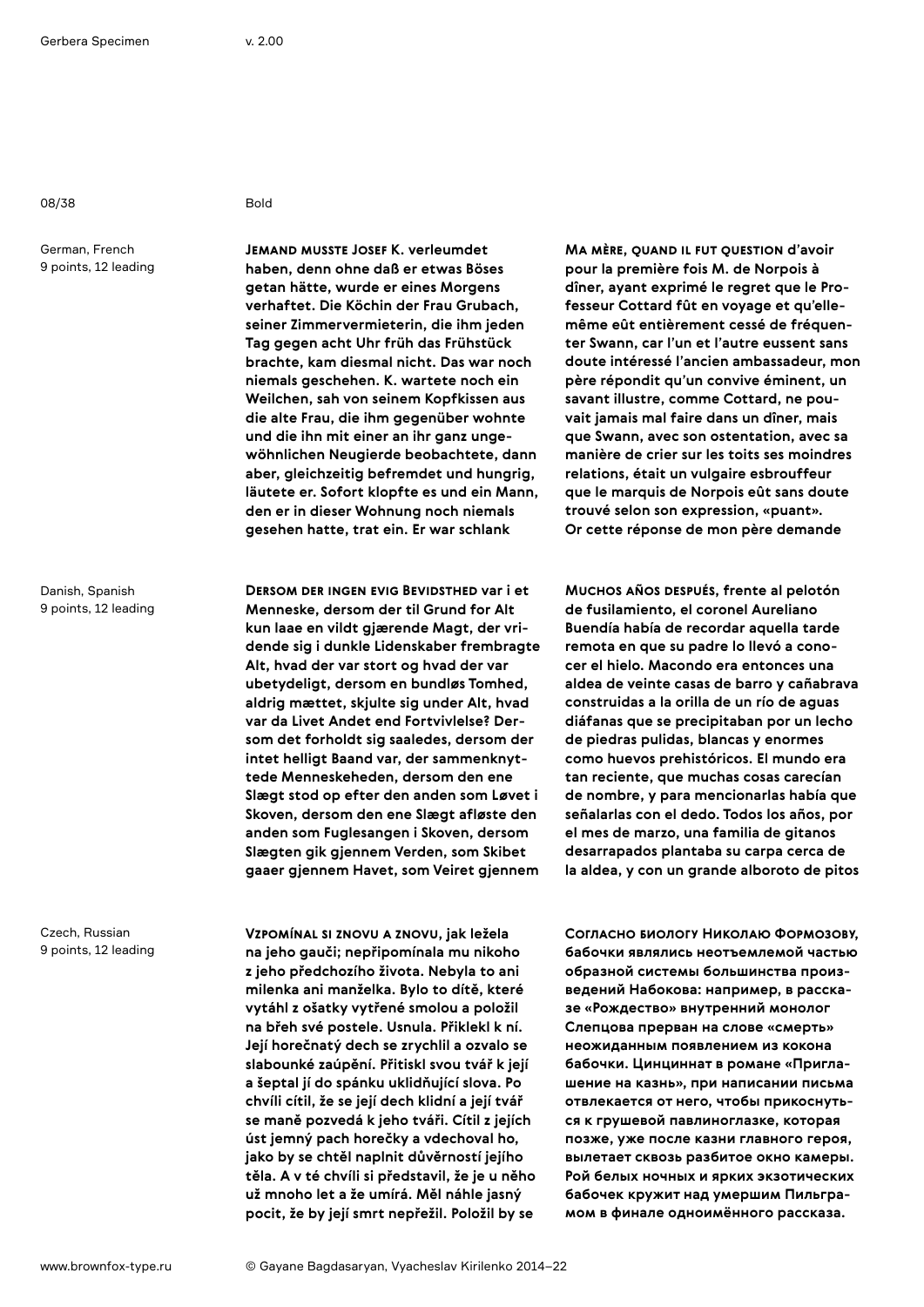06/38 Bold Italic

### 48 points, 50 leading

### *Jean-Paul Sartre, (1905–1980) born in Paris in 1905, studied at the École*

*Jean-Paul Sartre, (1905– 1980) born in Paris in 1905, studied at the École Normale Supérieure from 1924 to 1929* 

*Jean-Paul Sartre, (1905–1980) born in Paris in 1905, studied at the École Normale Supérieure from 1924 to 1929 and became Professor of Philosophy at Le Havre in 1931. With the help of a stipend from the Institut Français he studied in Berlin (1932)* 

24 points, 28 leading

36 points, 40 leading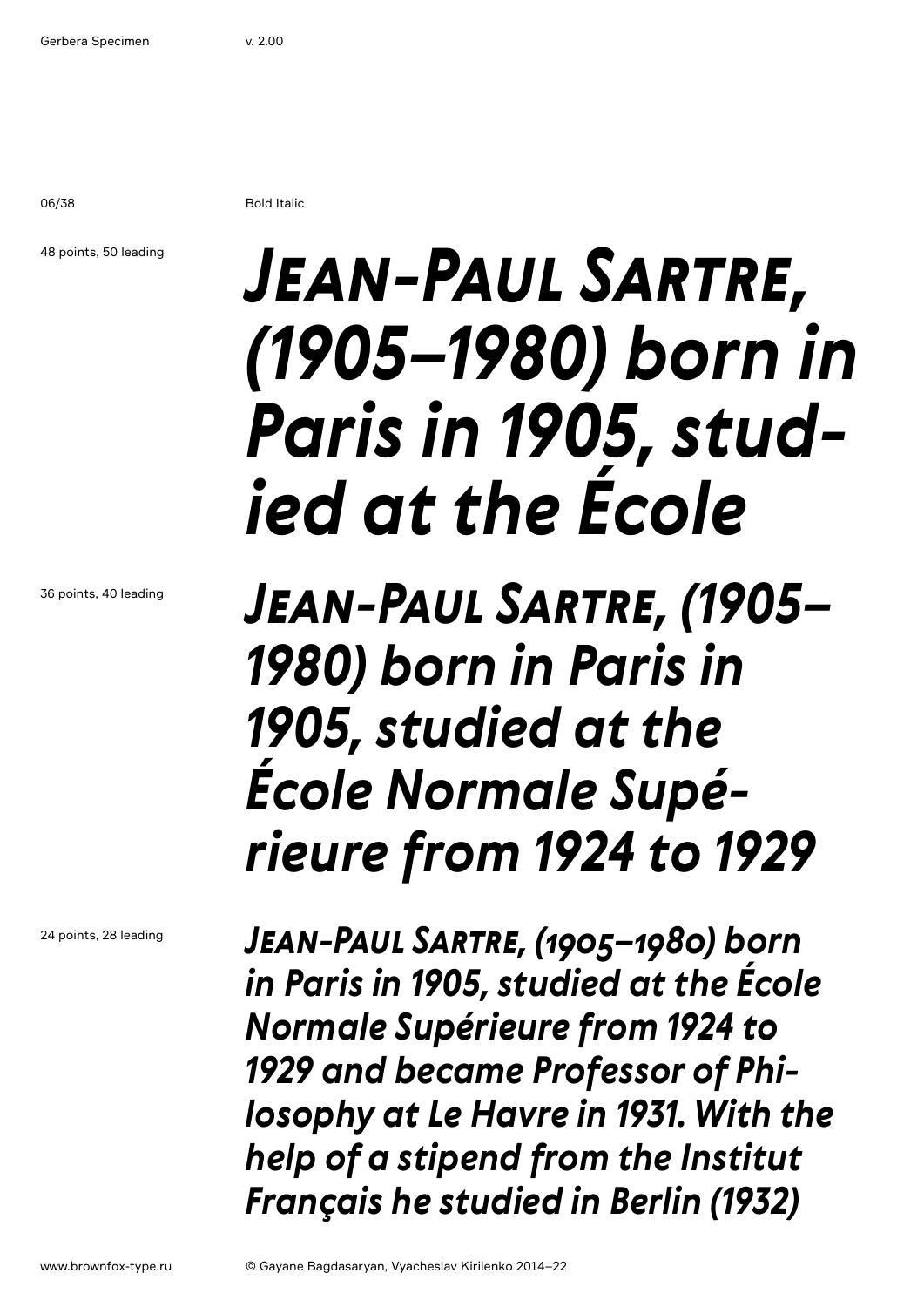07/38 Bold Italic

14 points, 18.5 leading

*Jean-Paul Sartre, (1905–1980) born in Paris in 1905, studied at the École Normale Supérieure from 1924 to 1929 and became Professor of Philosophy at Le Havre in 1931. With the help of a stipend from the Institut Français he studied in Berlin (1932) the philosophies of Edmund Husserl and Martin Heidegger. After further teaching at Le Havre, and then in Laon, he taught at the Lycée Pasteur in Paris from 1937 to 1939. Since the end of the Second World War, Sartre has been living as an independent writer. Sartre is one of those writers for whom a determined philosophical position is the centre of their artistic being. Although drawn from many sources, for example, Husserl's idea of a free,* 

12 points, 16 leading

*Jean-Paul Sartre, (1905–1980) born in Paris in 1905, studied at the École Normale Supérieure from 1924 to 1929 and became Professor of Philosophy at Le Havre in 1931. With the help of a stipend from the Institut Français he studied in Berlin (1932) the philosophies of Edmund Husserl and Martin Heidegger. After further teaching at Le Havre, and then in Laon, he taught at the Lycée Pasteur in Paris from 1937 to 1939. Since the end of the Second World War, Sartre has been living as an independent writer. Sartre is one of those writers for whom a determined philosophical position is the centre of their artistic being. Although drawn from many sources, for example, Husserl's idea of a free, fully intentional consciousness and Heidegger's existentialism, the existentialism Sartre formulated and popularized is profoundly original. Its popularity and that of its author reached a climax in the forties, and Sartre's theoretical writings as well as his novels and plays* 

9 points, 12 leading

*Jean-Paul Sartre, (1905–1980) born in Paris in 1905, studied at the École Normale Supérieure from 1924 to 1929 and became Professor of Philosophy at Le Havre in 1931. With the help of a stipend from the Institut Français he studied in Berlin (1932) the philosophies of Edmund Husserl and Martin Heidegger. After further teaching at Le Havre, and then in Laon, he taught at the Lycée Pasteur in Paris from 1937 to 1939. Since the end of the Second World War, Sartre has been living as an independent writer. Sartre is one of those writers for whom a determined philosophical position is the centre of their artistic being. Although drawn from many sources, for example, Husserl's idea of a free, fully intentional consciousness and Heidegger's* 

*existentialism, the existentialism Sartre formulated and popularized is profoundly original. Its popularity and that of its author reached a climax in the forties, and Sartre's theoretical writings as well as his novels and plays constitute one of the main inspirational sources of modern literature. In his philosophical view atheism is taken for granted; the "loss of God" is not mourned. Man is condemned to freedom, a freedom from all authority, which he may seek to evade, distort, and deny but which he will have to face if he is to become a moral being. The meaning of man's life is not established before his existence. Once the terrible freedom is acknowledged, man has to make this meaning himself, has to commit himself to a role in*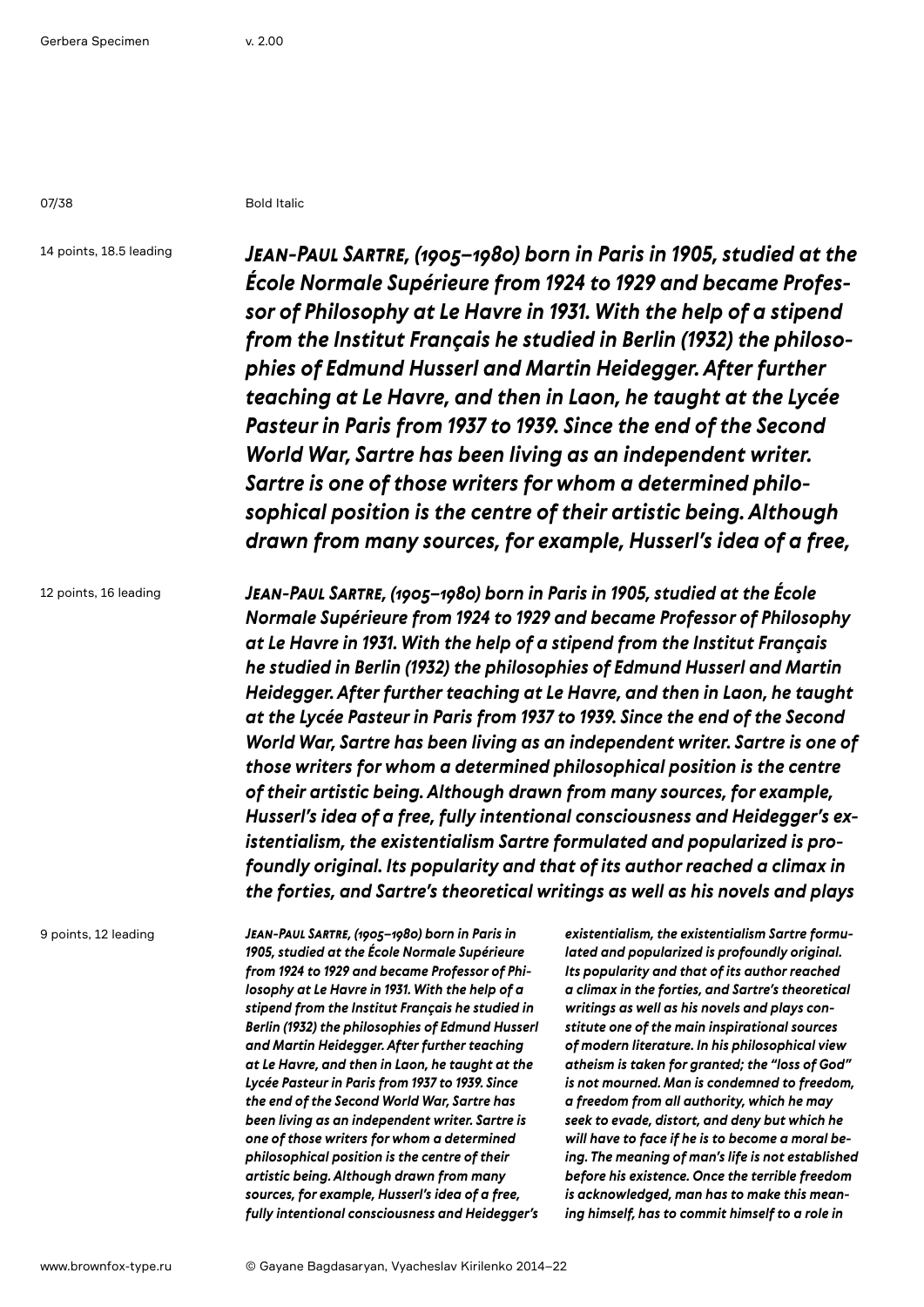German, French 9 points, 12 leading

Danish, Spanish 9 points, 12 leading

Czech, Russian 9 points, 12 leading

08/38 Bold Italic

*Jemand musste Josef K. verleumdet haben, denn ohne daß er etwas Böses getan hätte, wurde er eines Morgens verhaftet. Die Köchin der Frau Grubach, seiner Zimmervermieterin, die ihm jeden Tag gegen acht Uhr früh das Frühstück brachte, kam diesmal nicht. Das war noch niemals geschehen. K. wartete noch ein Weilchen, sah von seinem Kopfkissen aus die alte Frau, die ihm gegenüber wohnte und die ihn mit einer an ihr ganz ungewöhnlichen Neugierde beobachtete, dann aber, gleichzeitig befremdet und hungrig, läutete er. Sofort klopfte es und ein Mann, den er in dieser Wohnung noch niemals gesehen hatte, trat ein. Er war schlank und doch fest gebaut, er trug ein anliegendes schwarzes Kleid, das, ähnlich den Reiseanzügen,* 

*Dersom der ingen evig Bevidsthed var i et Menneske, dersom der til Grund for Alt kun laae en vildt gjærende Magt, der vridende sig i dunkle Lidenskaber frembragte Alt, hvad der var stort og hvad der var ubetydeligt, dersom en bundløs Tomhed, aldrig mættet, skjulte sig under Alt, hvad var da Livet Andet end Fortvivlelse? Dersom det forholdt sig saaledes, dersom der intet helligt Baand var, der sammenknyttede Menneskeheden, dersom den ene Slægt stod op efter den anden som Løvet i Skoven, dersom den ene Slægt afløste den anden som Fuglesangen i Skoven, dersom Slægten gik gjennem Verden, som Skibet gaaer gjennem Havet, som Veiret gjennem Ørkenen, en tankeløs og ufrugtbar Gjerning, dersom en evig Glemsel altid hungrig* 

*Ma mère, quand il fut question d'avoir pour la première fois M. de Norpois à dîner, ayant exprimé le regret que le Professeur Cottard fût en voyage et qu'elle-même eût entièrement cessé de fréquenter Swann, car l'un et l'autre eussent sans doute intéressé l'ancien ambassadeur, mon père répondit qu'un convive éminent, un savant illustre, comme Cottard, ne pouvait jamais mal faire dans un dîner, mais que Swann, avec son ostentation, avec sa manière de crier sur les toits ses moindres relations, était un vulgaire esbrouffeur que le marquis de Norpois eût sans doute trouvé selon son expression, «puant». Or cette réponse de mon père demande quelques mots d'explication, certaines personnes se souvenant peut-être d'un Cottard* 

*Muchos años después, frente al pelotón de fusilamiento, el coronel Aureliano Buendía había de recordar aquella tarde remota en que su padre lo llevó a conocer el hielo. Macondo era entonces una aldea de veinte casas de barro y cañabrava construidas a la orilla de un río de aguas diáfanas que se precipitaban por un lecho de piedras pulidas, blancas y enormes como huevos prehistóricos. El mundo era tan reciente, que muchas cosas carecían de nombre, y para mencionarlas había que señalarlas con el dedo. Todos los años, por el mes de marzo, una familia de gitanos desarrapados plantaba su carpa cerca de la aldea, y con un grande alboroto de pitos y timbales daban a conocer los nuevos inventos. Primero llevaron el imán. Un* 

*Vzpomínal si znovu a znovu, jak ležela na jeho gauči; nepřipomínala mu nikoho z jeho předchozího života. Nebyla to ani milenka ani manželka. Bylo to dítě, které vytáhl z ošatky vytřené smolou a položil na břeh své postele. Usnula. Přiklekl k ní. Její horečnatý dech se zrychlil a ozvalo se slabounké zaúpění. Přitiskl svou tvář k její a šeptal jí do spánku uklidňující slova. Po chvíli cítil, že se její dech klidní a její tvář se maně pozvedá k jeho tváři. Cítil z jejích úst jemný pach horečky a vdechoval ho, jako by se chtěl naplnit důvěrností jejího těla. A v té chvíli si představil, že je u něho už mnoho let a že umírá. Měl náhle jasný pocit, že by její smrt nepřežil. Položil by se vedle ní a chtěl by zemřít s ní. Pohnut tou představou, vtiskl v té chvíli tvář* 

*Согласно биологу Николаю Формозову, бабочки являлись неотъемлемой частью образной системы большинства произведений Набокова: например, в рассказе «Рождество» внутренний монолог Слепцова прерван на слове «смерть» неожиданным появлением из кокона бабочки. Цинциннат в романе «Приглашение на казнь», при написании письма отвлекается от него, чтобы прикоснуться к грушевой павлиноглазке, которая позже, уже после казни главного героя, вылетает сквозь разбитое окно камеры. Рой белых ночных и ярких экзотических бабочек кружит над умершим Пильграмом в финале одноимённого рассказа. Ангел в рассказе «Удар крыла» по описанию писате-*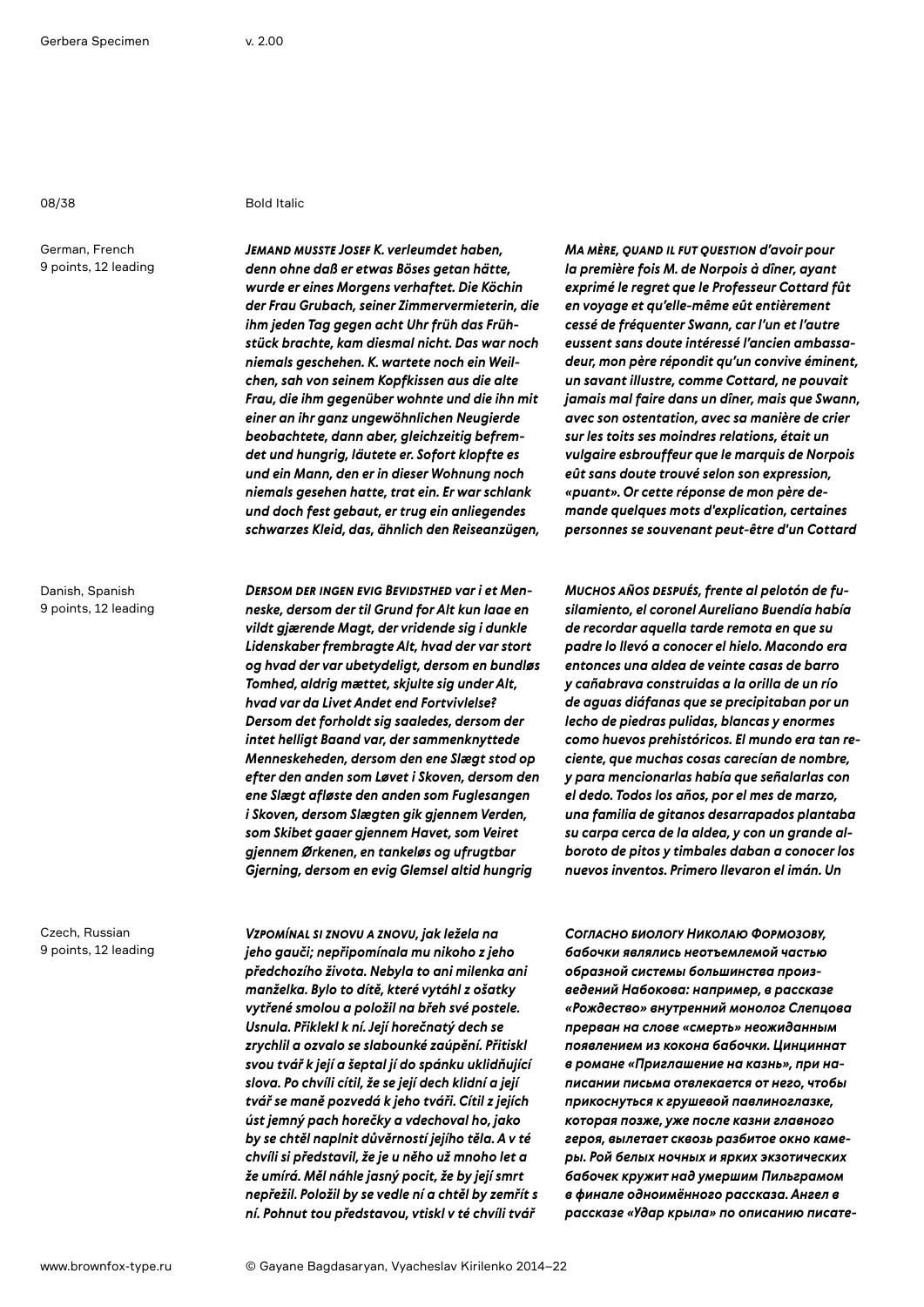06/38 Black

### 48 points, 50 leading

### Jean-Paul Sartre, (1905– 1980) born in Paris in 1905,

36 points, 40 leading

24 points, 28 leading

### Jean-Paul Sartre, (1905–1980) born in Paris in 1905, studied at the École Normale Supérieure from 1924

Jean-Paul Sartre, (1905–1980) born in Paris in 1905, studied at the École Normale Supérieure from 1924 to 1929 and became Professor of Philosophy at Le Havre in 1931. With the help of a stipend from the Institut Fran-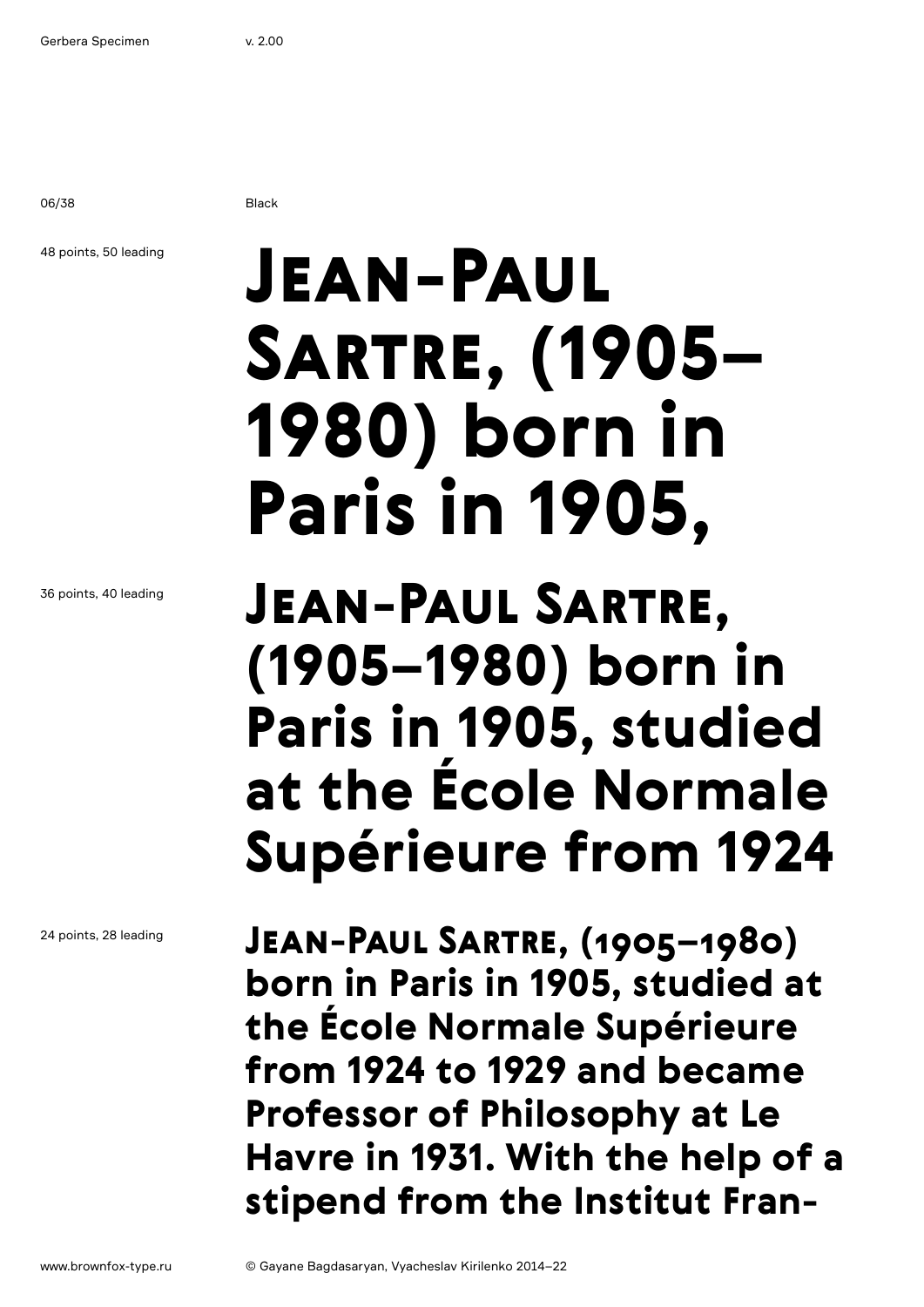07/38 Black

14 points, 18.5 leading

Jean-Paul Sartre, (1905–1980) born in Paris in 1905, studied at the École Normale Supérieure from 1924 to 1929 and became Professor of Philosophy at Le Havre in 1931. With the help of a stipend from the Institut Français he studied in Berlin (1932) the philosophies of Edmund Husserl and Martin Heidegger. After further teaching at Le Havre, and then in Laon, he taught at the Lycée Pasteur in Paris from 1937 to 1939. Since the end of the Second World War, Sartre has been living as an independent writer. Sartre is one of those writers for whom a determined philosophical position is the centre of their

12 points, 16 leading

Jean-Paul Sartre, (1905–1980) born in Paris in 1905, studied at the École Normale Supérieure from 1924 to 1929 and became Professor of Philosophy at Le Havre in 1931. With the help of a stipend from the Institut Français he studied in Berlin (1932) the philosophies of Edmund Husserl and Martin Heidegger. After further teaching at Le Havre, and then in Laon, he taught at the Lycée Pasteur in Paris from 1937 to 1939. Since the end of the Second World War, Sartre has been living as an independent writer. Sartre is one of those writers for whom a determined philosophical position is the centre of their artistic being. Although drawn from many sources, for example, Husserl's idea of a free, fully intentional consciousness and Heidegger's existentialism, the existentialism Sartre formulated and popularized is profoundly original. Its

9 points, 12 leading

Jean-Paul Sartre, (1905–1980) born in Paris in 1905, studied at the École Normale Supérieure from 1924 to 1929 and became Professor of Philosophy at Le Havre in 1931. With the help of a stipend from the Institut Français he studied in Berlin (1932) the philosophies of Edmund Husserl and Martin Heidegger. After further teaching at Le Havre, and then in Laon, he taught at the Lycée Pasteur in Paris from 1937 to 1939. Since the end of the Second World War, Sartre has been living as an independent writer. Sartre is one of those writers for whom a determined philosophical position is the centre of their artistic being. Although drawn from many

sources, for example, Husserl's idea of a free, fully intentional consciousness and Heidegger's existentialism, the existentialism Sartre formulated and popularized is profoundly original. Its popularity and that of its author reached a climax in the forties, and Sartre's theoretical writings as well as his novels and plays constitute one of the main inspirational sources of modern literature. In his philosophical view atheism is taken for granted; the "loss of God" is not mourned. Man is condemned to freedom, a freedom from all authority, which he may seek to evade, distort, and deny but which he will have to face if he is to become a moral being.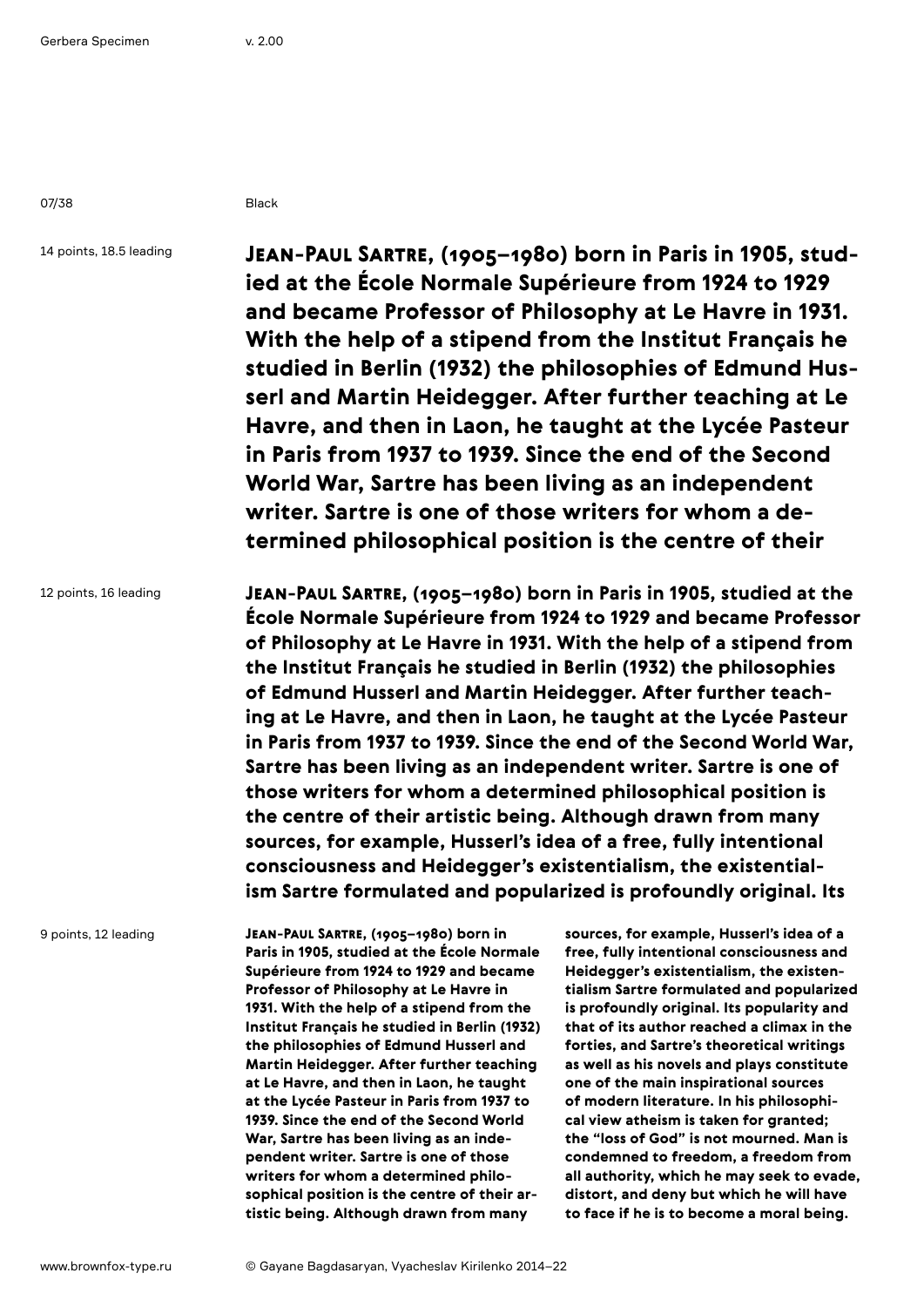08/38 Black

German, French 9 points, 12 leading

Danish, Spanish 9 points, 12 leading

Czech, Russian 9 points, 12 leading

Jemand musste Josef K. verleumdet haben, denn ohne daß er etwas Böses getan hätte, wurde er eines Morgens verhaftet. Die Köchin der Frau Grubach, seiner Zimmervermieterin, die ihm jeden Tag gegen acht Uhr früh das Frühstück brachte, kam diesmal nicht. Das war noch niemals geschehen. K. wartete noch ein Weilchen, sah von seinem Kopfkissen aus die alte Frau, die ihm gegenüber wohnte und die ihn mit einer an ihr ganz ungewöhnlichen Neugierde beobachtete, dann aber, gleichzeitig befremdet und hungrig, läutete er. Sofort klopfte es und ein Mann, den er in dieser Wohnung noch niemals gesehen hatte, trat ein. Er war

Dersom der ingen evig Bevidsthed var i et Menneske, dersom der til Grund for Alt kun laae en vildt gjærende Magt, der vridende sig i dunkle Lidenskaber frembragte Alt, hvad der var stort og hvad der var ubetydeligt, dersom en bundløs Tomhed, aldrig mættet, skjulte sig under Alt, hvad var da Livet Andet end Fortvivlelse? Dersom det forholdt sig saaledes, dersom der intet helligt Baand var, der sammenknyttede Menneskeheden, dersom den ene Slægt stod op efter den anden som Løvet i Skoven, dersom den ene Slægt afløste den anden som Fuglesangen i Skoven, dersom Slægten gik gjennem Verden, som Skibet gaaer gjennem Havet,

Ma mère, quand il fut question d'avoir pour la première fois M. de Norpois à dîner, ayant exprimé le regret que le Professeur Cottard fût en voyage et qu'elle-même eût entièrement cessé de fréquenter Swann, car l'un et l'autre eussent sans doute intéressé l'ancien ambassadeur, mon père répondit qu'un convive éminent, un savant illustre, comme Cottard, ne pouvait jamais mal faire dans un dîner, mais que Swann, avec son ostentation, avec sa manière de crier sur les toits ses moindres relations, était un vulgaire esbrouffeur que le marquis de Norpois eût sans doute trouvé selon son expression, «puant». Or cette réponse

Muchos años después, frente al pelotón de fusilamiento, el coronel Aureliano Buendía había de recordar aquella tarde remota en que su padre lo llevó a conocer el hielo. Macondo era entonces una aldea de veinte casas de barro y cañabrava construidas a la orilla de un río de aguas diáfanas que se precipitaban por un lecho de piedras pulidas, blancas y enormes como huevos prehistóricos. El mundo era tan reciente, que muchas cosas carecían de nombre, y para mencionarlas había que señalarlas con el dedo. Todos los años, por el mes de marzo, una familia de gitanos desarrapados plantaba su carpa cerca de la aldea, y con un grande alboro-

Vzpomínal si znovu a znovu, jak ležela na jeho gauči; nepřipomínala mu nikoho z jeho předchozího života. Nebyla to ani milenka ani manželka. Bylo to dítě, které vytáhl z ošatky vytřené smolou a položil na břeh své postele. Usnula. Přiklekl k ní. Její horečnatý dech se zrychlil a ozvalo se slabounké zaúpění. Přitiskl svou tvář k její a šeptal jí do spánku uklidňující slova. Po chvíli cítil, že se její dech klidní a její tvář se maně pozvedá k jeho tváři. Cítil z jejích úst jemný pach horečky a vdechoval ho, jako by se chtěl naplnit důvěrností jejího těla. A v té chvíli si představil, že je u něho už mnoho let a že umírá. Měl náhle jasný pocit, že by její smrt nepřežil. Položil Согласно биологу Николаю Формозову, бабочки являлись неотъемлемой частью образной системы большинства произведений Набокова: например, в рассказе «Рождество» внутренний монолог Слепцова прерван на слове «смерть» неожиданным появлением из кокона бабочки. Цинциннат в романе «Приглашение на казнь», при написании письма отвлекается от него, чтобы прикоснуться к грушевой павлиноглазке, которая позже, уже после казни главного героя, вылетает сквозь разбитое окно камеры. Рой белых ночных и ярких экзотических бабочек кружит над умершим Пильграмом в финале од-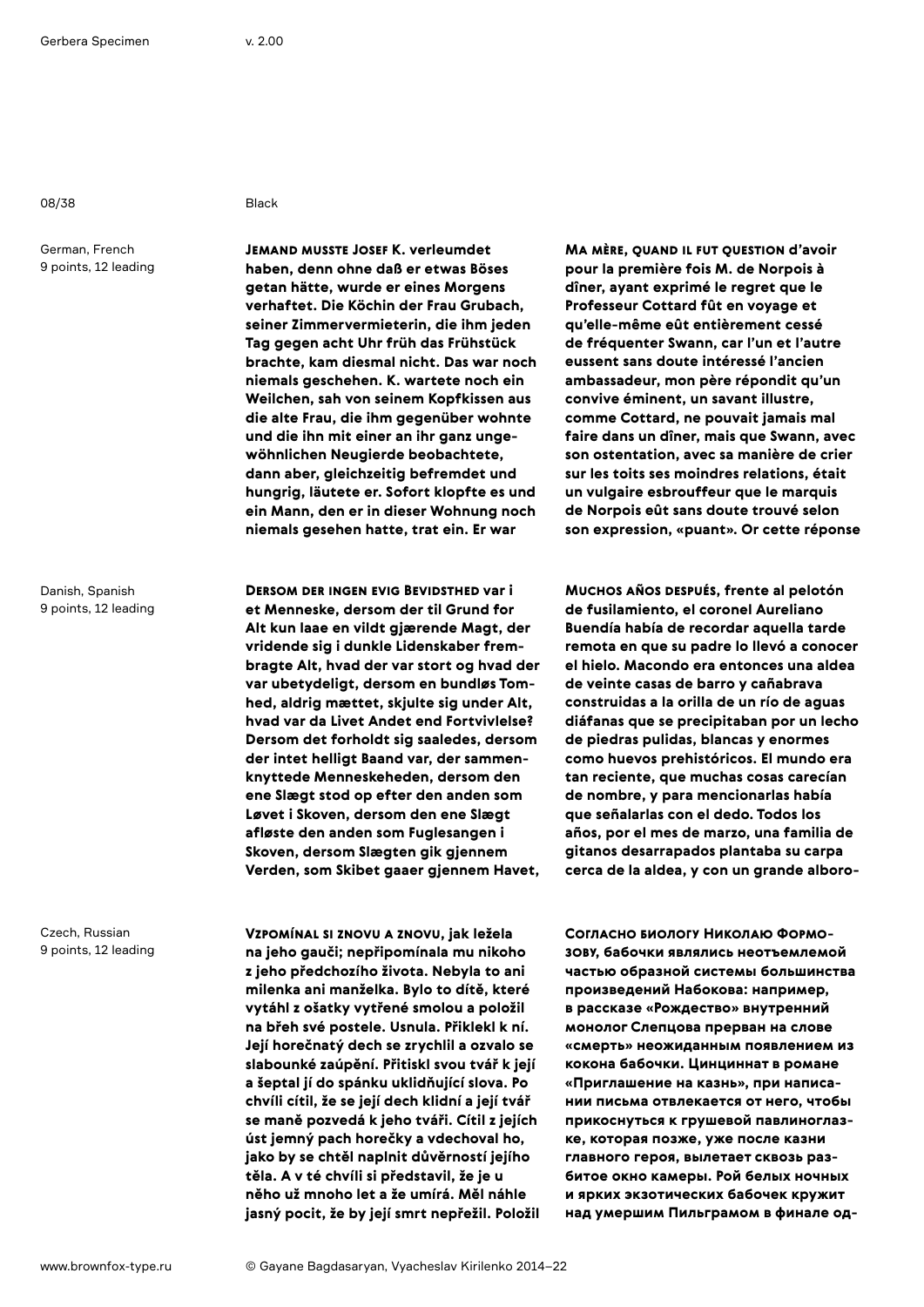06/38 Black Italic

### 48 points, 50 leading

### *Jean-Paul Sartre, (1905–1980) born in Paris in 1905, studied at the École*

*Jean-Paul Sartre, (1905– 1980) born in Paris in 1905, studied at the École Normale Supérieure from 1924 to 1929* 

24 points, 28 leading

36 points, 40 leading

*Jean-Paul Sartre, (1905–1980) born in Paris in 1905, studied at the École Normale Supérieure from 1924 to 1929 and became Professor of Philosophy at Le Havre in 1931. With the help of a stipend from the Institut Français he studied in Berlin (1932)*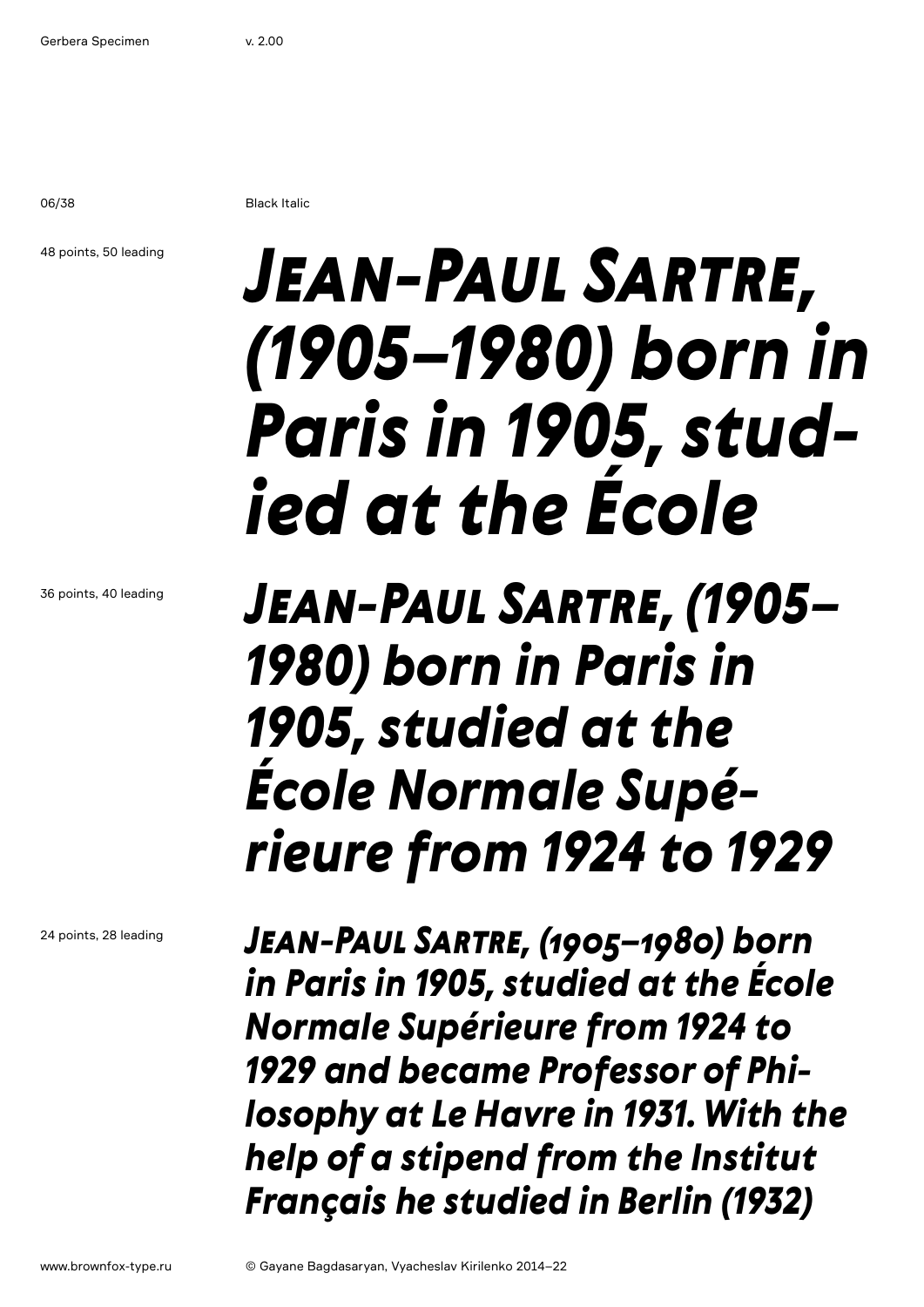07/38 Black Italic

14 points, 18.5 leading

*Jean-Paul Sartre, (1905–1980) born in Paris in 1905, studied at the École Normale Supérieure from 1924 to 1929 and became Professor of Philosophy at Le Havre in 1931. With the help of a stipend from the Institut Français he studied in Berlin (1932) the philosophies of Edmund Husserl and Martin Heidegger. After further teaching at Le Havre, and then in Laon, he taught at the Lycée Pasteur in Paris from 1937 to 1939. Since the end of the Second World War, Sartre has been living as an independent writer. Sartre is one of those writers for whom a determined philosophical position is the centre of their artistic being. Although drawn from many sources, for example, Husserl's* 

12 points, 16 leading

*Jean-Paul Sartre, (1905–1980) born in Paris in 1905, studied at the École Normale Supérieure from 1924 to 1929 and became Professor of Philosophy at Le Havre in 1931. With the help of a stipend from the Institut Français he studied in Berlin (1932) the philosophies of Edmund Husserl and Martin Heidegger. After further teaching at Le Havre, and then in Laon, he taught at the Lycée Pasteur in Paris from 1937 to 1939. Since the end of the Second World War, Sartre has been living as an independent writer. Sartre is one of those writers for whom a determined philosophical position is the centre of their artistic being. Although drawn from many sources, for example, Husserl's idea of a free, fully intentional consciousness and Heidegger's existentialism, the existentialism Sartre formulated and popularized is profoundly original. Its popularity and that of its author reached a climax in the forties, and Sartre's theoretical writings* 

9 points, 12 leading

*Jean-Paul Sartre, (1905–1980) born in Paris in 1905, studied at the École Normale Supérieure from 1924 to 1929 and became Professor of Philosophy at Le Havre in 1931. With the help of a stipend from the Institut Français he studied in Berlin (1932) the philosophies of Edmund Husserl and Martin Heidegger. After further teaching at Le Havre, and then in Laon, he taught at the Lycée Pasteur in Paris from 1937 to 1939. Since the end of the Second World War, Sartre has been living as an independent writer. Sartre is one of those writers for whom a determined philosophical position is the centre of their artistic being. Although drawn from many sources, for example, Husserl's idea of a free, fully intentional consciousness and Hei-* *degger's existentialism, the existentialism Sartre formulated and popularized is profoundly original. Its popularity and that of its author reached a climax in the forties, and Sartre's theoretical writings as well as his novels and plays constitute one of the main inspirational sources of modern literature. In his philosophical view atheism is taken for granted; the "loss of God" is not mourned. Man is condemned to freedom, a freedom from all authority, which he may seek to evade, distort, and deny but which he will have to face if he is to become a moral being. The meaning of man's life is not established before his existence. Once the terrible freedom is acknowledged, man has to make this meaning himself, has to commit*